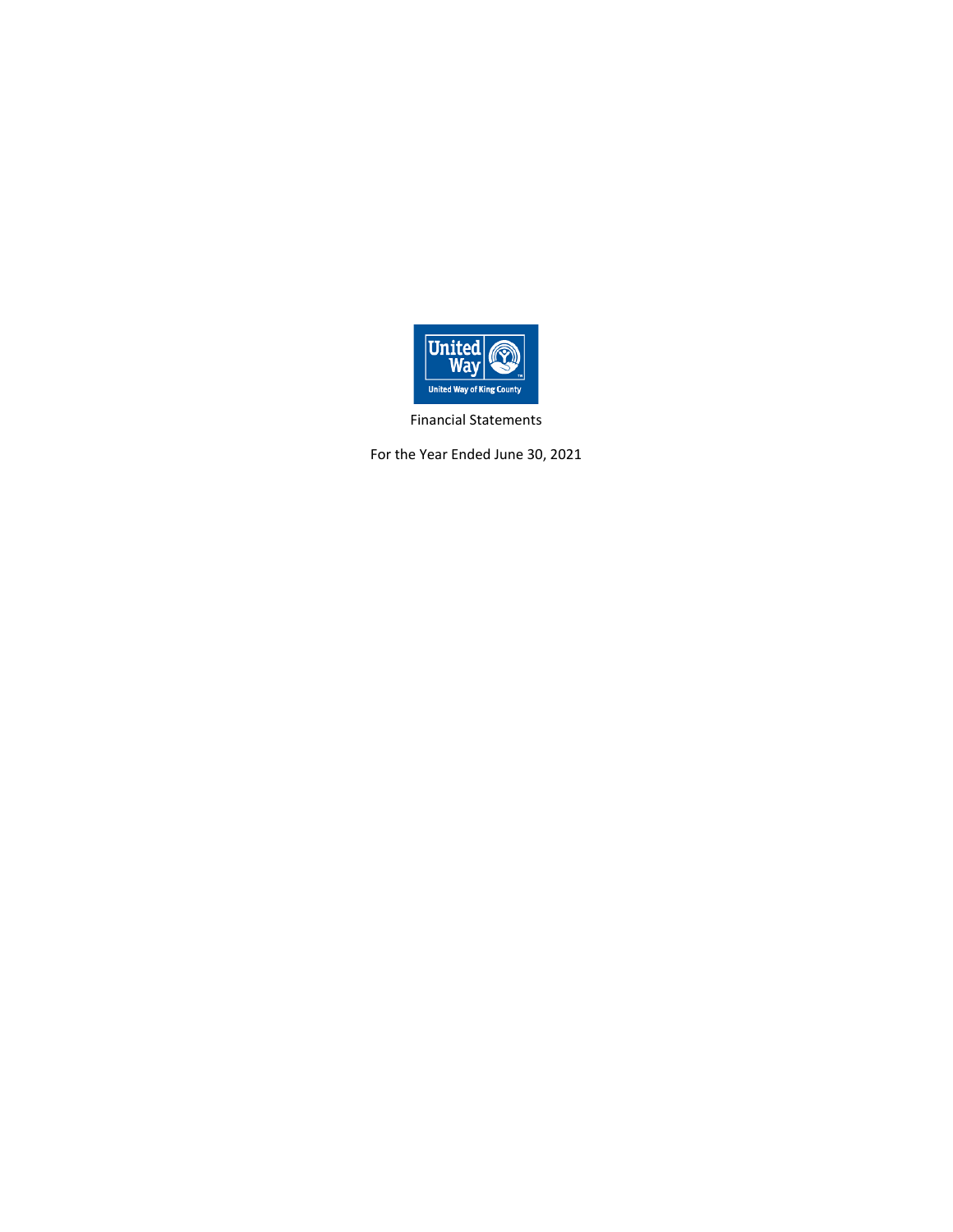# **Table of Contents**

|                                                   | Page     |
|---------------------------------------------------|----------|
| <b>Independent Auditor's Report</b>               | $1 - 2$  |
| <b>Financial Statements:</b>                      |          |
| <b>Statement of Financial Position</b>            | 3        |
| Statement of Activities and Changes in Net Assets | 4        |
| <b>Statement of Functional Expenses</b>           | 5        |
| <b>Statement of Cash Flows</b>                    | 6        |
| <b>Notes to Financial Statements</b>              | $7 - 18$ |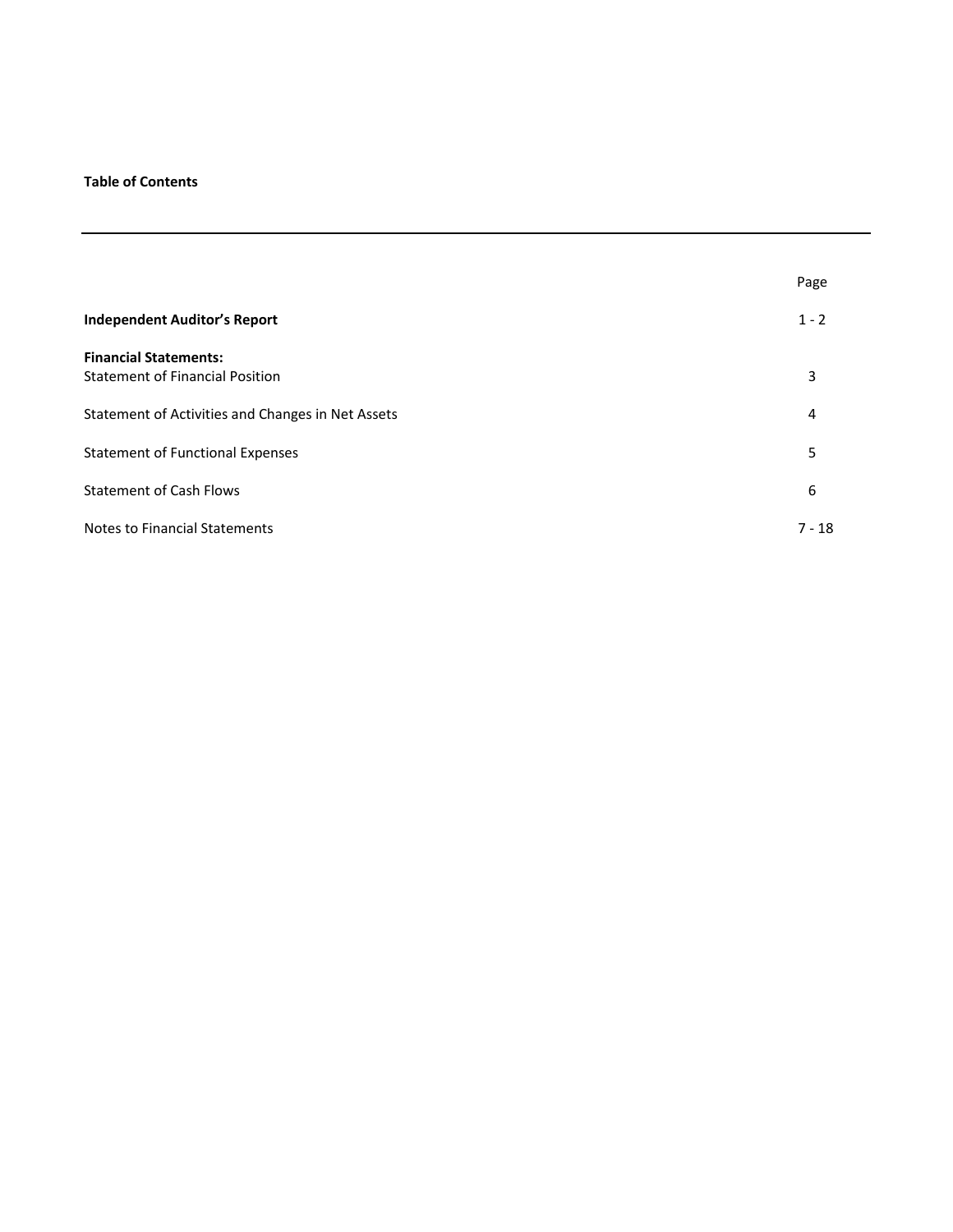# **Clark Nuber**<sub>Ps</sub>

**Independent Auditor's Report**

**To the Board of Directors United Way of King County Seattle, Washington**

#### **REPORT ON THE FINANCIAL STATEMENTS**

We have audited the accompanying financial statements of United Way of King County (the Organization), which comprise the statement of financial position as of June 30, 2021, and the related statements of activities and changes in net assets, functional expenses and cash flows for the year then ended, and the related notes to the financial statements.

#### **Management's Responsibility for the Financial Statements**

Management is responsible for the preparation and fair presentation of these financial statements in accordance with accounting principles generally accepted in the United States of America; this includes the design, implementation and maintenance of internal control relevant to the preparation and fair presentation of financial statements that are free from material misstatement, whether due to fraud or error.

#### **Auditor's Responsibility**

Our responsibility is to express an opinion on these financial statements based on our audit. We conducted our audit in accordance with auditing standards generally accepted in the United States of America and the standards applicable to financial audits contained in *Government Auditing Standards* issued by the Comptroller General of the United States. Those standards require that we plan and perform the audit to obtain reasonable assurance about whether the financial statements are free from material misstatement.

An audit involves performing procedures to obtain audit evidence about the amounts and disclosures in the financial statements. The procedures selected depend on the auditor's judgment, including the assessment of the risks of material misstatement of the financial statements, whether due to fraud or error. In making those risk assessments, the auditor considers internal control relevant to the entity's preparation and fair presentation of the financial statements in order to design audit procedures that are appropriate in the circumstances, but not for the purpose of expressing an opinion on the effectiveness of the entity's internal control. Accordingly, we express no such opinion. An audit also includes evaluating the appropriateness of accounting policies used and the reasonableness of significant accounting estimates made by management, as well as evaluating the overall presentation of the financial statements.

We believe that the audit evidence we have obtained is sufficient and appropriate to provide a basis for our audit opinion.



T: 425-454-4919 T: 800-504-8747 F: 425-454-4620

10900 NE 4th St Suite 1400 Bellevue WA 98004

clarknuber.com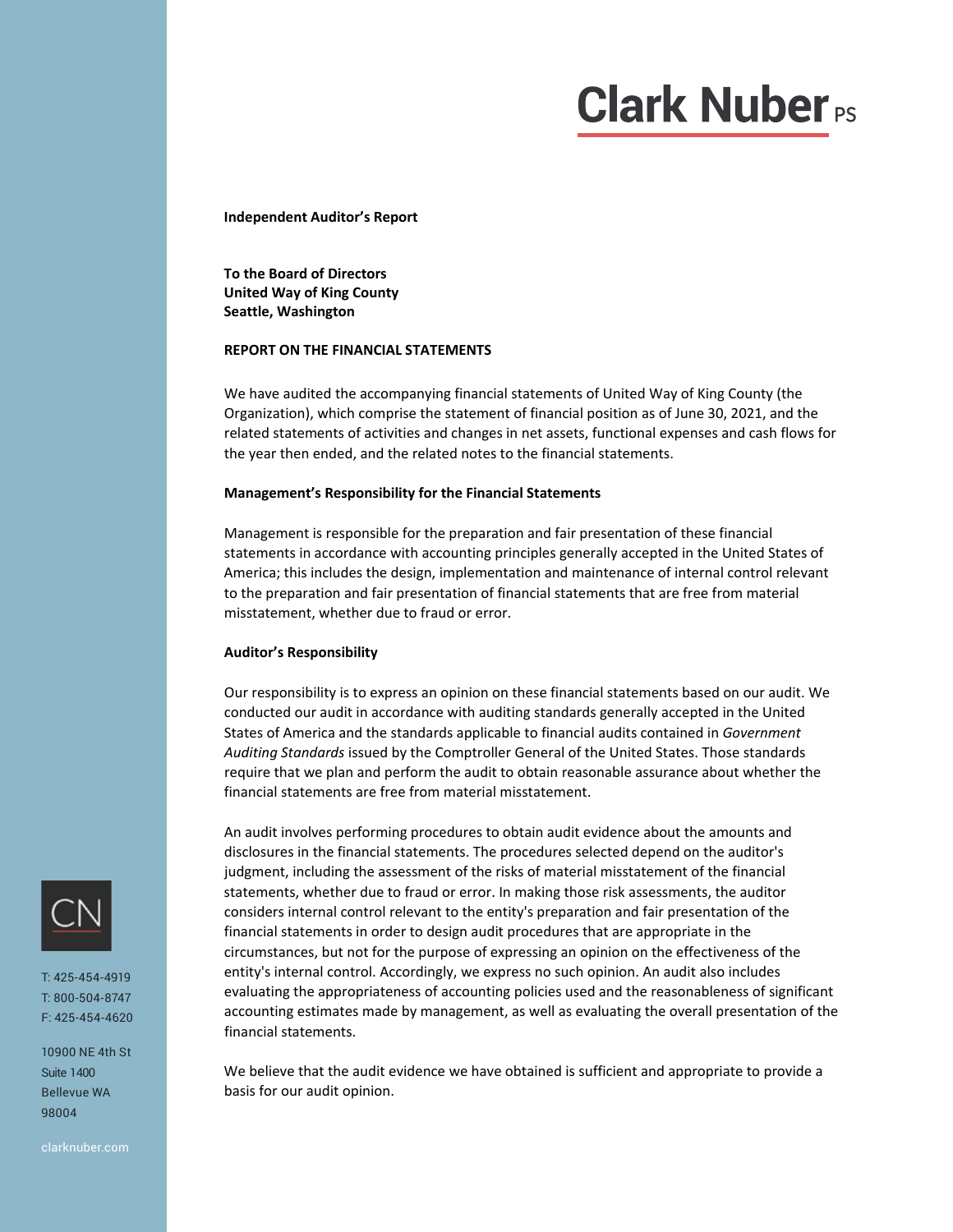# **Clark Nuber**<sub>PS</sub>

#### **Opinion**

In our opinion, the financial statements referred to above present fairly, in all material respects, the financial position of the Organization as of June 30, 2021, and the changes in its net assets and its cash flows for the year then ended in accordance with accounting principles generally accepted in the United States of America.

#### **Report on Summarized Comparative Information**

We have previously audited the Organization's 2020 financial statements, and we expressed an unmodified audit opinion on those audited financial statements in our report dated February 17, 2021. In our opinion, the summarized comparative information presented herein as of and for the year ended June 30, 2020 is consistent, in all material respects, with the audited financial statements from which it has been derived.

#### **Report on Supplementary Information**

Our audit was conducted for the purpose of forming an opinion on the financial statements as a whole. The accompanying supplementary information, consisting of gross campaign results, gross funds awarded and designated, and donor designations on page 4 are presented for purposes of additional analysis consistent with industry practice and are not a required part of the financial statements. Such information is the responsibility of management and was derived from and relates directly to the underlying accounting and other records used to prepare the financial statements. The information has been subjected to the auditing procedures applied in the audit of the financial statements and certain additional procedures, including comparing and reconciling such information directly to the underlying accounting and other records used to prepare the financial statements or to the financial statements themselves, and other additional procedures in accordance with auditing standards generally accepted in the United States of America. In our opinion, the information is fairly stated in all material respects in relation to the financial statements as a whole.

## **OTHER REPORTING REQUIRED BY GOVERNMENT AUDITING STANDARDS**

In accordance with *Government Auditing Standards*, we have also issued our report dated January 25, 2022, on our consideration of the Organization's internal control over financial reporting and on our tests of its compliance with certain provisions of laws, regulations, contracts, and grant agreements and other matters. The purpose of that report is to describe the scope of our testing of internal control over financial reporting and compliance and the results of that testing, and not to provide an opinion on the effectiveness of the Organization's internal control over financial reporting or on compliance. That report is an integral part of an audit performed in accordance with *Government Auditing Standards* in considering the Organization's internal control over financial reporting and compliance.

Clarke Tuber P.S.

Certified Public Accountants January 25, 2022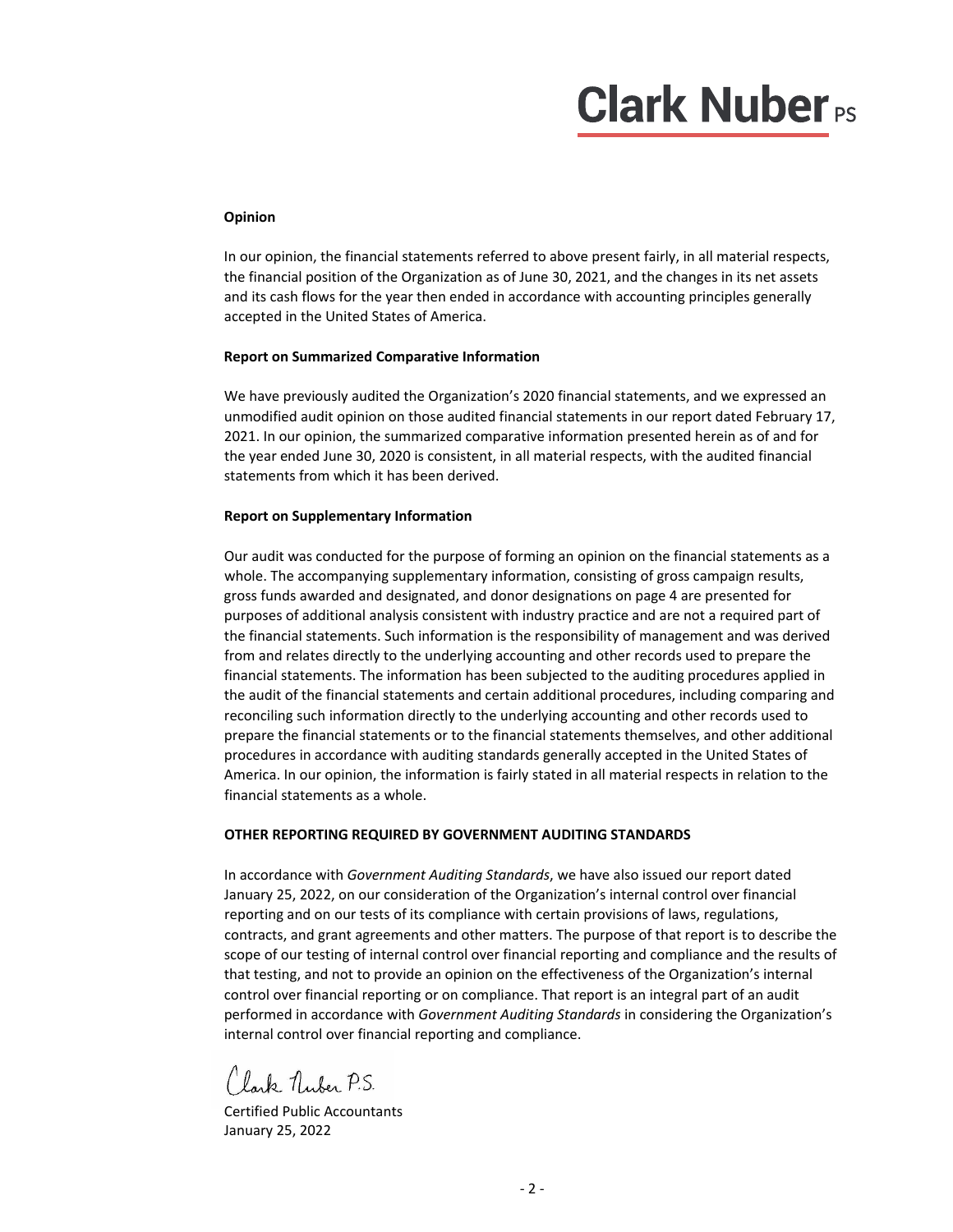# **Statement of Financial Position June 30, 2021 (With Comparative Totals for 2020)**

|                                                         | 2021            |     | 2020         |
|---------------------------------------------------------|-----------------|-----|--------------|
| <b>Assets</b>                                           |                 |     |              |
| <b>Assets:</b>                                          |                 |     |              |
| Cash and cash equivalents                               | \$<br>1,336,011 | \$. | 7,153,283    |
| Contributions and grants receivable, net                | 34,085,477      |     | 34,489,827   |
| Other assets                                            | 921,805         |     | 383,493      |
| Investments                                             | 16,891,577      |     | 17,367,733   |
| Beneficial interest in trusts and assets held by others | 15,781,285      |     | 12,456,046   |
| Property and equipment, net                             | 7,131,319       |     | 7,601,769    |
| <b>Total Assets</b>                                     | \$76,147,474    |     | \$79,452,151 |
| <b>Liabilities and Net Assets</b>                       |                 |     |              |
| Liabilities:                                            |                 |     |              |
| Accounts payable and accrued liabilities                | \$<br>3,181,296 | \$. | 4,254,735    |
| Grants payable                                          | 4,574,366       |     | 1,516,815    |
| Donor designations payable                              | 3,595,131       |     | 6,132,184    |
| Paycheck Protection Program loan                        |                 |     | 1,826,037    |
| <b>Total Liabilities</b>                                | 11,350,793      |     | 13,729,771   |
| <b>Net Assets:</b>                                      |                 |     |              |
| Without donor restrictions-                             |                 |     |              |
| Undesignated, available for operations                  | 17,954,068      |     | 9,997,889    |
| Invested in property and equipment                      | 7,131,319       |     | 7,601,769    |
| Designated for endowments                               | 8,370,558       |     | 6,640,892    |
| Total net assets without donor restrictions             | 33,455,945      |     | 24,240,550   |
| With donor restrictions                                 | 31,340,736      |     | 41,481,830   |
| <b>Total Net Assets</b>                                 | 64,796,681      |     | 65,722,380   |
| <b>Total Liabilities and Net Assets</b>                 | \$76,147,474    |     | \$79,452,151 |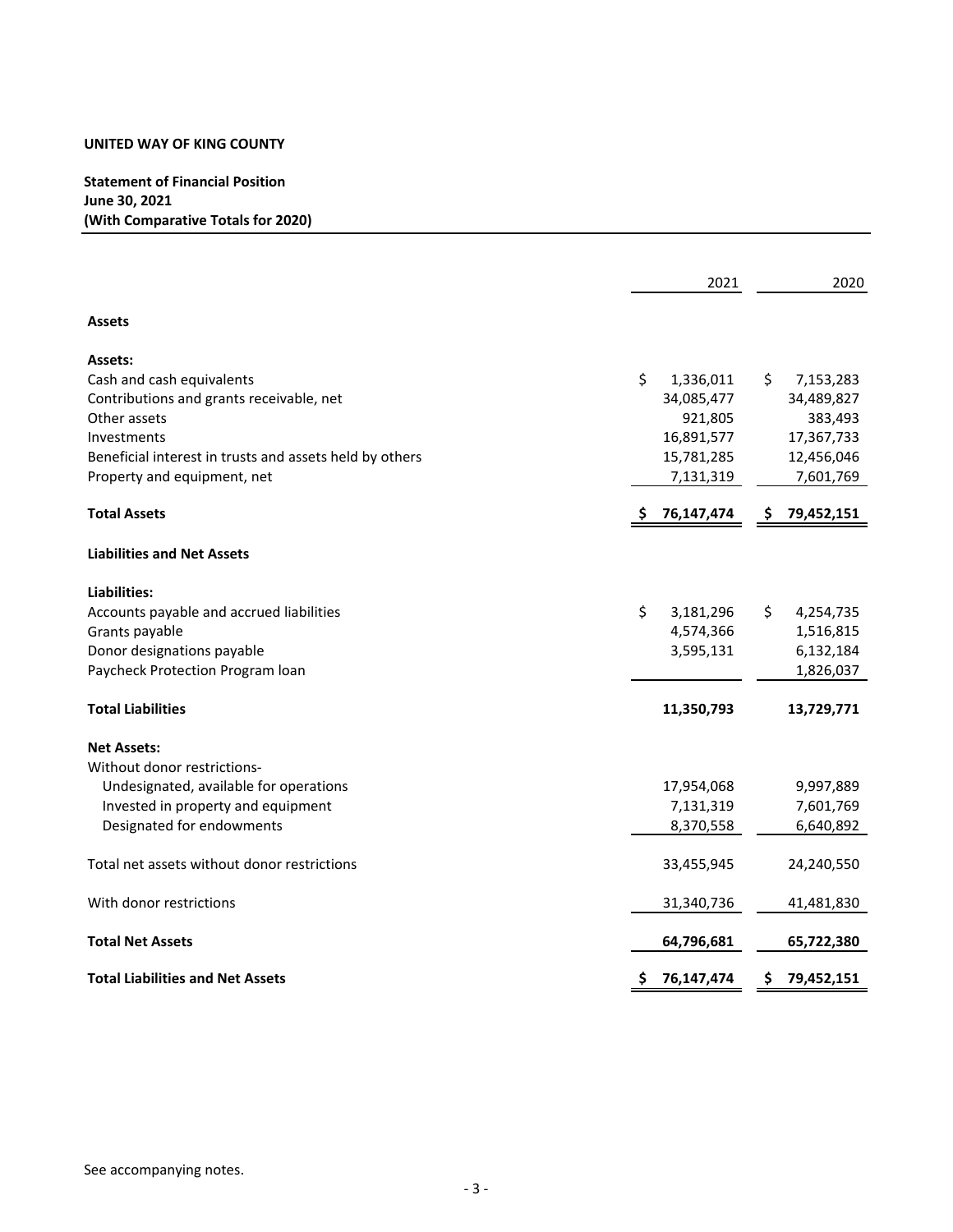# **Statement of Activities and Changes in Net Assets For the Year Ended June 30, 2021 (With Comparative Totals for 2020)**

|                                                            | <b>Without Donor</b><br>Restrictions | With Donor<br>Restrictions | 2021 Total     | 2020 Total   |
|------------------------------------------------------------|--------------------------------------|----------------------------|----------------|--------------|
| <b>Public Support, Revenues and Gains and Losses:</b>      |                                      |                            |                |              |
| Gross campaign results                                     | \$35,972,037                         | 4,395,180<br>\$            | \$40,367,217   | \$42,196,945 |
| Less donor designations                                    | (18, 185, 928)                       |                            | (18, 185, 928) | (16,008,796) |
| Net campaign revenue                                       | 17,786,109                           | 4,395,180                  | 22,181,289     | 26,188,149   |
| Grants                                                     | 48,978,540                           | 844,376                    | 49,822,916     | 30,711,587   |
| Paycheck Protection Program loan forgiveness               | 1,826,037                            |                            | 1,826,037      |              |
| Sponsorships                                               | 370,514                              |                            | 370,514        | 427,476      |
| In-kind contributions                                      | 9,641                                |                            | 9,641          | 80,373       |
| Income distribution from Administrative Endowment          | 6,830,179                            |                            | 6,830,179      | 6,536,874    |
| Other income                                               | 464,693                              |                            | 464,693        | 592,029      |
| Change in value of beneficial interest                     | 2,227,600                            | 1,595,571                  | 3,823,171      | 608,527      |
| Net assets released from restriction                       | 16,976,221                           | (16, 976, 221)             |                |              |
| <b>Total Public Support, Revenues and Gains and Losses</b> | 95,469,534                           | (10, 141, 094)             | 85,328,440     | 65,145,015   |
| <b>Expenses:</b>                                           |                                      |                            |                |              |
| Program services-                                          |                                      |                            |                |              |
| Gross funds awarded and designated                         | 88,105,904                           |                            | 88,105,904     | 46,855,851   |
| Less donor designations                                    | (18,185,928)                         |                            | (18,185,928)   | (16,008,796) |
|                                                            |                                      |                            |                |              |
| Net funds awarded                                          | 69,919,976                           |                            | 69,919,976     | 30,847,055   |
| Other program expenses                                     | 6,777,972                            |                            | 6,777,972      | 8,728,253    |
| Total program services                                     | 76,697,948                           |                            | 76,697,948     | 39,575,308   |
| Supporting services-                                       |                                      |                            |                |              |
| Management and general                                     | 3,536,144                            |                            | 3,536,144      | 4,164,633    |
| Fundraising                                                | 6,020,047                            |                            | 6,020,047      | 6,611,073    |
| Total supporting services                                  | 9,556,191                            |                            | 9,556,191      | 10,775,706   |
| <b>Total Expenses</b>                                      | 86,254,139                           |                            | 86,254,139     | 50,351,014   |
| <b>Change in Net Assets</b>                                | 9,215,395                            | (10, 141, 094)             | (925, 699)     | 14,794,001   |
| Net assets, beginning of year                              | 24,240,550                           | 41,481,830                 | 65,722,380     | 50,928,379   |
| Net Assets, End of Year                                    | \$33,455,945                         | \$31,340,736               | \$64,796,681   | \$65,722,380 |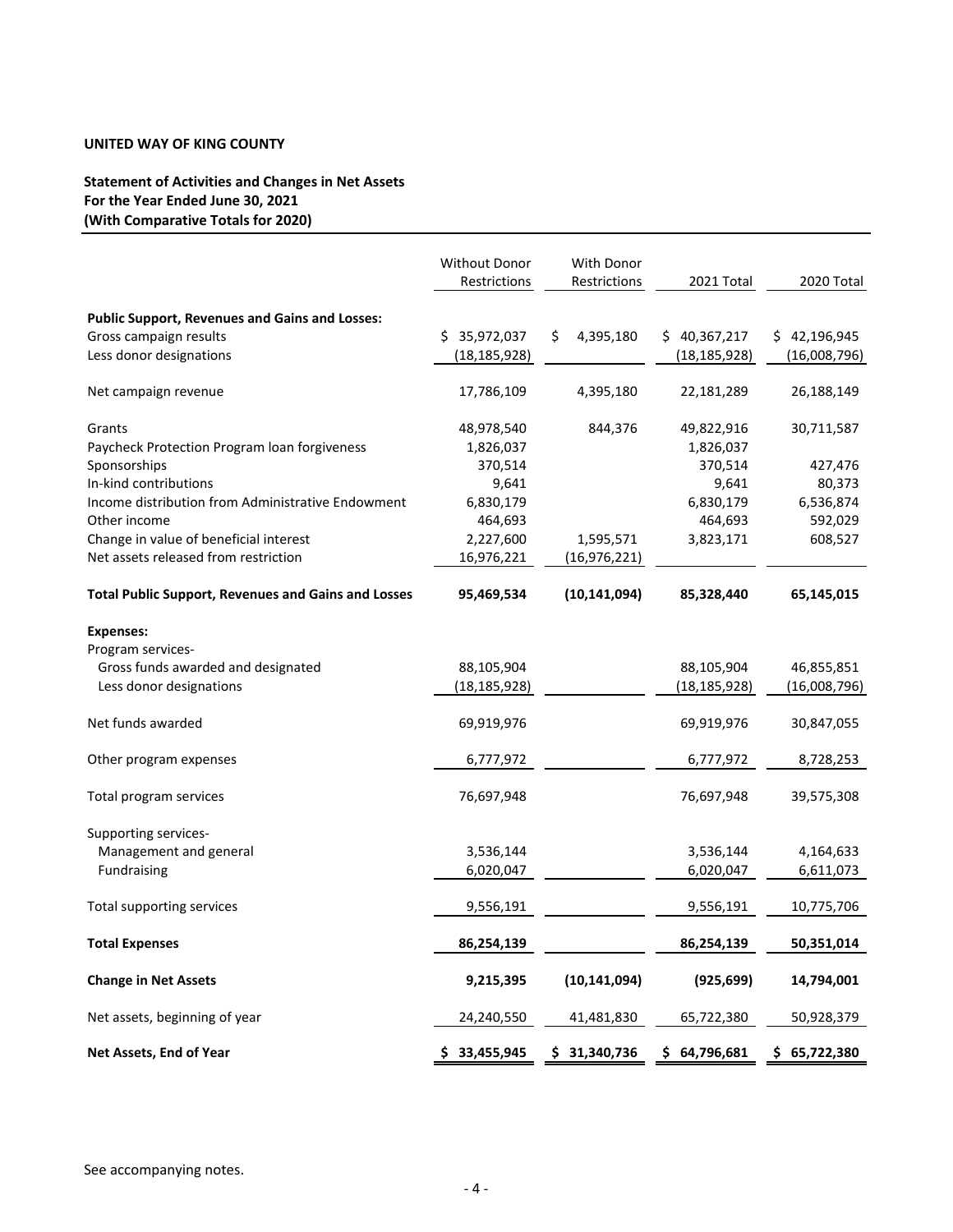## **Statement of Functional Expenses For the Year Ended June 30, 2021 (With Comparative Totals for 2020)**

|                                       |                      | <b>Program Services</b>   |                                  |                           | <b>Supporting Services</b> |                                 |                        |                        |
|---------------------------------------|----------------------|---------------------------|----------------------------------|---------------------------|----------------------------|---------------------------------|------------------------|------------------------|
|                                       | Net Funds<br>Awarded | Other Program<br>Expenses | <b>Total Program</b><br>Services | Management<br>and General | Fundraising                | Total<br>Supporting<br>Services | 2021 Total<br>Expenses | 2020 Total<br>Expenses |
| Net funds awarded                     | \$69,919,976         | Ś.                        | Ś.<br>69,919,976                 | \$                        | Ś.                         | \$                              | Ś.<br>69,919,976       | \$30,847,055           |
| Salaries and wages                    |                      | 4,316,240                 | 4,316,240                        | 1,971,604                 | 3,913,138                  | 5,884,742                       | 10,200,982             | 9,648,819              |
| Payroll taxes and employee benefits   |                      | 897,861                   | 897,861                          | 242,262                   | 987,058                    | 1,229,320                       | 2,127,181              | 2,096,056              |
| Professional fees and                 |                      |                           |                                  |                           |                            |                                 |                        |                        |
| contract services                     |                      | 473,190                   | 473,190                          | 275,530                   | 234,342                    | 509,872                         | 983,062                | 2,888,185              |
| United Way affiliates                 |                      | 126,926                   | 126,926                          | 472,445                   | 105,771                    | 578,216                         | 705,142                | 555,000                |
| Informational material                |                      | 151,878                   | 151,878                          | 67,847                    | 131,256                    | 199,103                         | 350,981                | 280,011                |
| Equipment rental and maintenance      |                      | 134,944                   | 134,944                          | 49,069                    | 119,378                    | 168,447                         | 303,391                | 312,159                |
| Special events                        |                      | 75,251                    | 75,251                           | 42,750                    | 87,763                     | 130,513                         | 205,764                | 346,698                |
| Miscellaneous                         |                      | 41,678                    | 41,678                           | 8,311                     | 136,067                    | 144,378                         | 186,056                | 235,907                |
| Conferences, staff training           |                      |                           |                                  |                           |                            |                                 |                        |                        |
| and development                       |                      | 7,650                     | 7,650                            | 105,550                   | 5,692                      | 111,242                         | 118,892                | 24,602                 |
| Postage                               |                      | 75,634                    | 75,634                           | 12,604                    | 27,665                     | 40,269                          | 115,903                | 60,174                 |
| Occupancy                             |                      | 26,374                    | 26,374                           | 59,716                    | 24,352                     | 84,068                          | 110,442                | 208,186                |
| Newsletters and publications          |                      | 57,332                    | 57,332                           | 12,628                    | 23,841                     | 36,469                          | 93,801                 | 88,541                 |
| Supplies                              |                      | 68,274                    | 68,274                           | 8,866                     | 15,788                     | 24,654                          | 92,928                 | 727,787                |
| Insurance                             |                      | 18,857                    | 18,857                           | 42,697                    | 17,412                     | 60,109                          | 78,966                 | 69,220                 |
| Local transportation and              |                      |                           |                                  |                           |                            |                                 |                        |                        |
| other staff expenses                  |                      | 76,049                    | 76,049                           |                           |                            |                                 | 76,049                 | 259,874                |
| Telephone                             |                      | 49,982                    | 49,982                           | 8,159                     | 15,011                     | 23,170                          | 73,152                 | 60,827                 |
| In-kind                               |                      |                           |                                  |                           | 9,641                      | 9,641                           | 9,641                  | 80,373                 |
|                                       | 69,919,976           | 6,598,120                 | 76,518,096                       | 3,380,038                 | 5,854,175                  | 9,234,213                       | 85,752,309             | 48,789,474             |
| Depreciation                          |                      | 179,852                   | 179,852                          | 156,106                   | 165,872                    | 321,978                         | 501,830                | 1,561,540              |
| <b>Total 2021 Functional Expenses</b> | \$69,919,976         | 6,777,972                 | 76,697,948<br>\$.                | 3,536,144<br>\$.          | 6,020,047                  | 9,556,191<br>s                  | \$86,254,139           |                        |
| <b>Total 2020 Functional Expenses</b> | 30,847,055<br>S.     | 8,728,253                 | \$39,575,308                     | 4,164,633<br>\$           | 6,611,073<br>Ş             | \$10,775,706                    |                        | \$50,351,014           |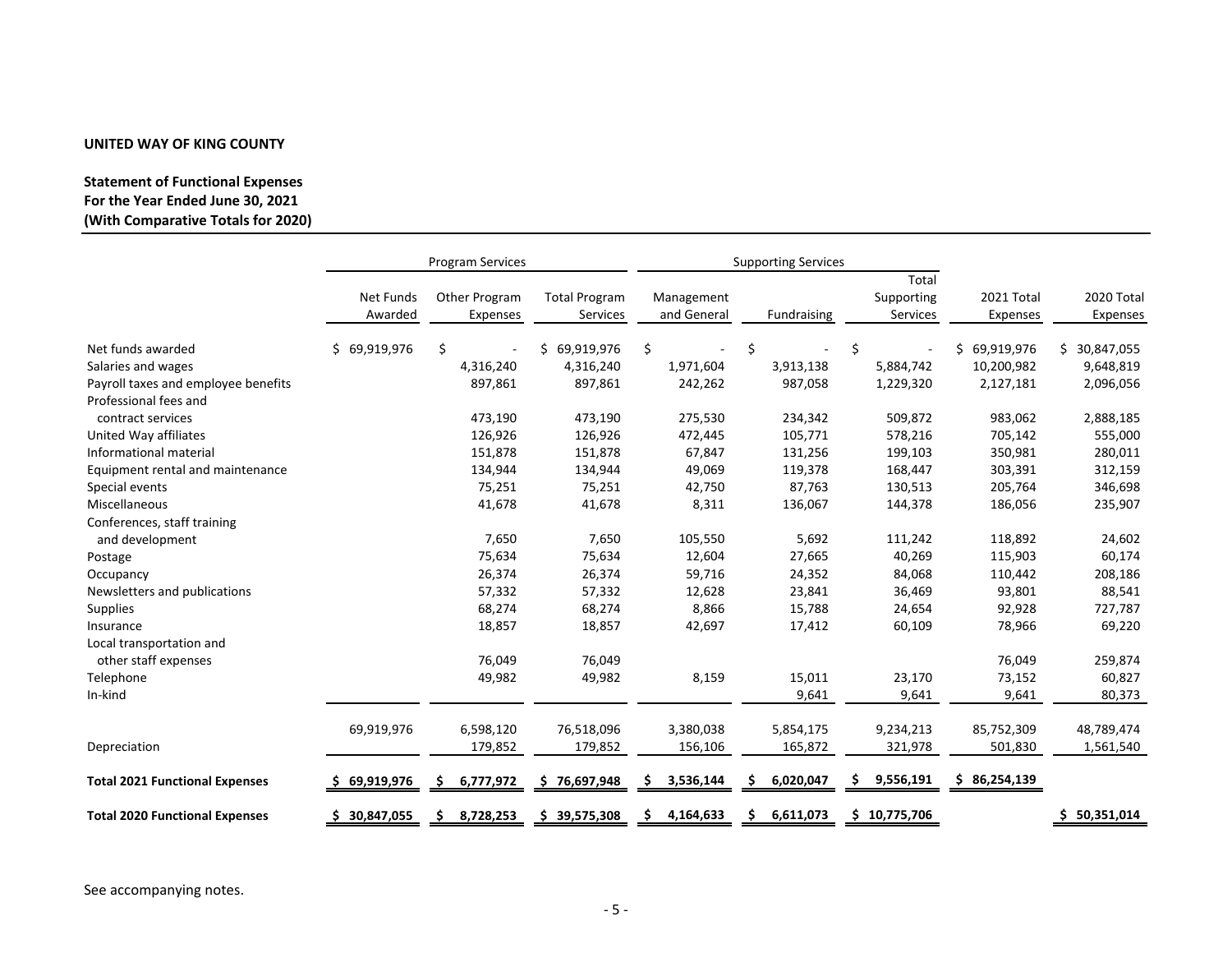# **Statement of Cash Flows For the Year Ended June 30, 2021 (With Comparative Totals for 2020)**

|                                                           | 2021             | 2020             |
|-----------------------------------------------------------|------------------|------------------|
| <b>Cash Flows From Operating Activities:</b>              |                  |                  |
| Change in net assets                                      | \$<br>(925, 699) | \$<br>14,794,001 |
| Adjustments to reconcile change in net assets to          |                  |                  |
| net cash provided by operating activities-                |                  |                  |
| Depreciation                                              | 501,830          | 1,561,540        |
| Paycheck Protection Program loan forgiveness              | (1,826,037)      |                  |
| Net gains on beneficial interests                         | (3,830,174)      | (608, 527)       |
| Investment return                                         | (69, 374)        | (256, 022)       |
| Loss on disposal of property and equipment                |                  | 908              |
| Changes in certain assets and liabilities:                |                  |                  |
| Contributions and grants receivable                       | 404,350          | (1, 211, 084)    |
| Other assets                                              | (538, 312)       | (29, 911)        |
| Accounts payable, accrued liabilities, and grants payable | 1,984,112        | 1,378,114        |
| Donor designations payable                                | (2,537,053)      | (2, 108, 824)    |
| Net Cash (Used in) Provided by Operating Activities       | (6,836,357)      | 13,520,195       |
| <b>Cash Flows From Investing Activities:</b>              |                  |                  |
| Purchase of investments                                   | (32, 426, 946)   | (35, 873, 873)   |
| Proceeds from sale of investments                         | 33,477,411       | 25,925,938       |
| Purchase of property and equipment                        | (31, 380)        | (415, 630)       |
| Net Cash Provided by (Used in) Investing Activities       | 1,019,085        | (10, 363, 565)   |
| <b>Cash Flows From Financing Activities:</b>              |                  |                  |
| Proceeds from Paycheck Protection Program loan            |                  | 1,826,037        |
| <b>Net Cash Provided by Financing Activities</b>          |                  | 1,826,037        |
| Net Change in Cash and Cash Equivalents                   | (5,817,272)      | 4,982,667        |
| Cash and cash equivalents balance, beginning of year      | 7,153,283        | 2,170,616        |
| Cash and Cash Equivalents Balance, End of Year            | \$<br>1,336,011  | \$<br>7,153,283  |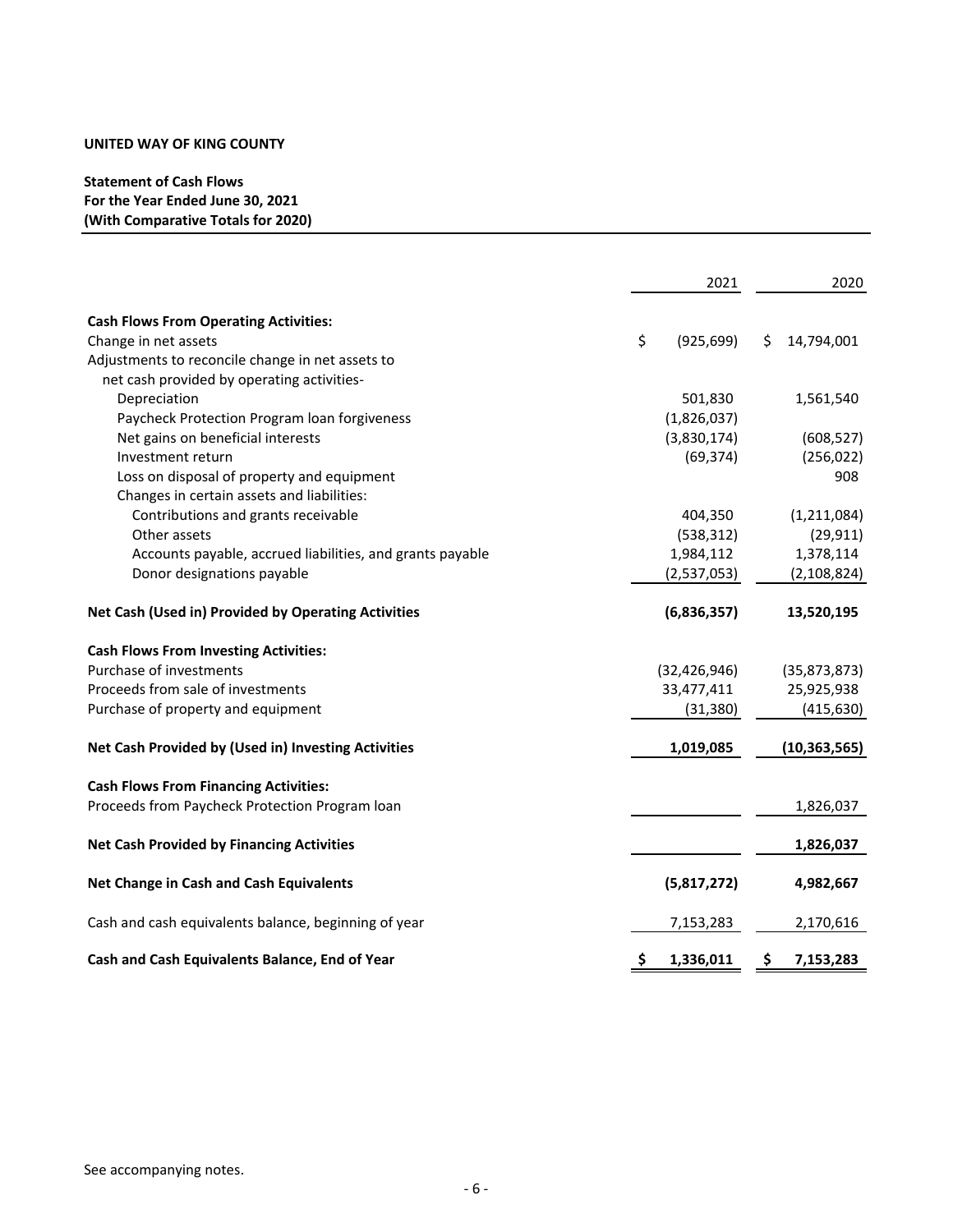**Notes to Financial Statements For the Year Ended June 30, 2021 (With Comparative Totals for 2020)**

#### **Note 1 ‐ Description of Organization and Summary of Significant Accounting Policies**

**Mission Statement and Activity ‐** The mission of United Way of King County (the Organization) is to bring caring people together to give, volunteer and take action to help people in need and solve our community's toughest challenges.

Most of the Organization's transactions are with entities located in King County. During the year ended June 30, 2021, the Organization had two major donors that accounted for approximately 45% of net contributions and grants receivable and one major donor that accounted for 54% of the Organization's public support and revenue. During the year ended June 30, 2020, the Organization had two major donors that accounted for approximately 25% of net contributions and grants receivable and one major donor that accounted for 12% of the Organization's public support and revenue.

**Basis of Presentation ‐** The Organization has presented an unclassified statement of financial position which sequences assets according to their nearness of conversion to cash and sequences liabilities according to their nearness of their maturity and resulting use of cash. Net assets, revenues, gains and losses are classified based on the existence or absence of donor‐imposed restrictions. Accordingly, the net assets of the Organization and changes therein are classified and reported as follows:

Net Assets Without Donor Restrictions ‐ Net assets that are not subject to or are no longer subject to donor‐ imposed stipulations.

Net Assets With Donor Restrictions ‐ Net assets subject to donor‐imposed stipulations that will be met either by actions of the Organization or the passage of time, or net assets subject to donor-imposed stipulations that will be maintained permanently by the Organization.

Revenues are reported as increases in net assets without donor restrictions unless use of the related asset is limited by donor‐imposed restrictions. Expenses are reported as decreases in net assets without donor restrictions. Gains and losses on investments and other assets or liabilities are reported as increases or decreases in net assets without donor restrictions unless their use is restricted by explicit donor stipulation or by law. Expirations of donor restrictions on net assets (i.e., the donor stipulated purpose has been fulfilled or the stipulated time period has lapsed) are reported as reclassifications between the applicable classes of net assets. Donor-imposed restrictions that are met in the same reporting period are classified as increases in net assets without donor restrictions.

**Contributions and Grant Receivable ‐** Contributions and grants, which include unconditional promises to give, are recognized as revenues in the period received. Conditional promises to give are not recognized until such time as the conditions are met. Conditional contributions and grants for which conditions had not yet been met totaled \$13,995,779 and \$1,713,695 at June 30, 2021 and 2020, respectively. The unrecognized amounts of these grants and contributions will be recognized as revenue in future periods when, and if, the related conditions are met.

Contributions of noncash assets are recognized at their estimated fair value on the date of contribution. Unconditional promises to give to be collected in future years are recorded at fair value when the promise is made based on a discounted cash flow model. Amortization of discounts is recorded as additional contribution revenue in accordance with donor‐ imposed restrictions, if any, on the contributions.

An allowance for uncollectible accounts is recorded using an estimated percentage of outstanding contributions receivable. This estimate is compared to historical averages to determine its reasonableness. Donor designated balances are not reserved against for uncollectability as an offsetting designation liability is recorded.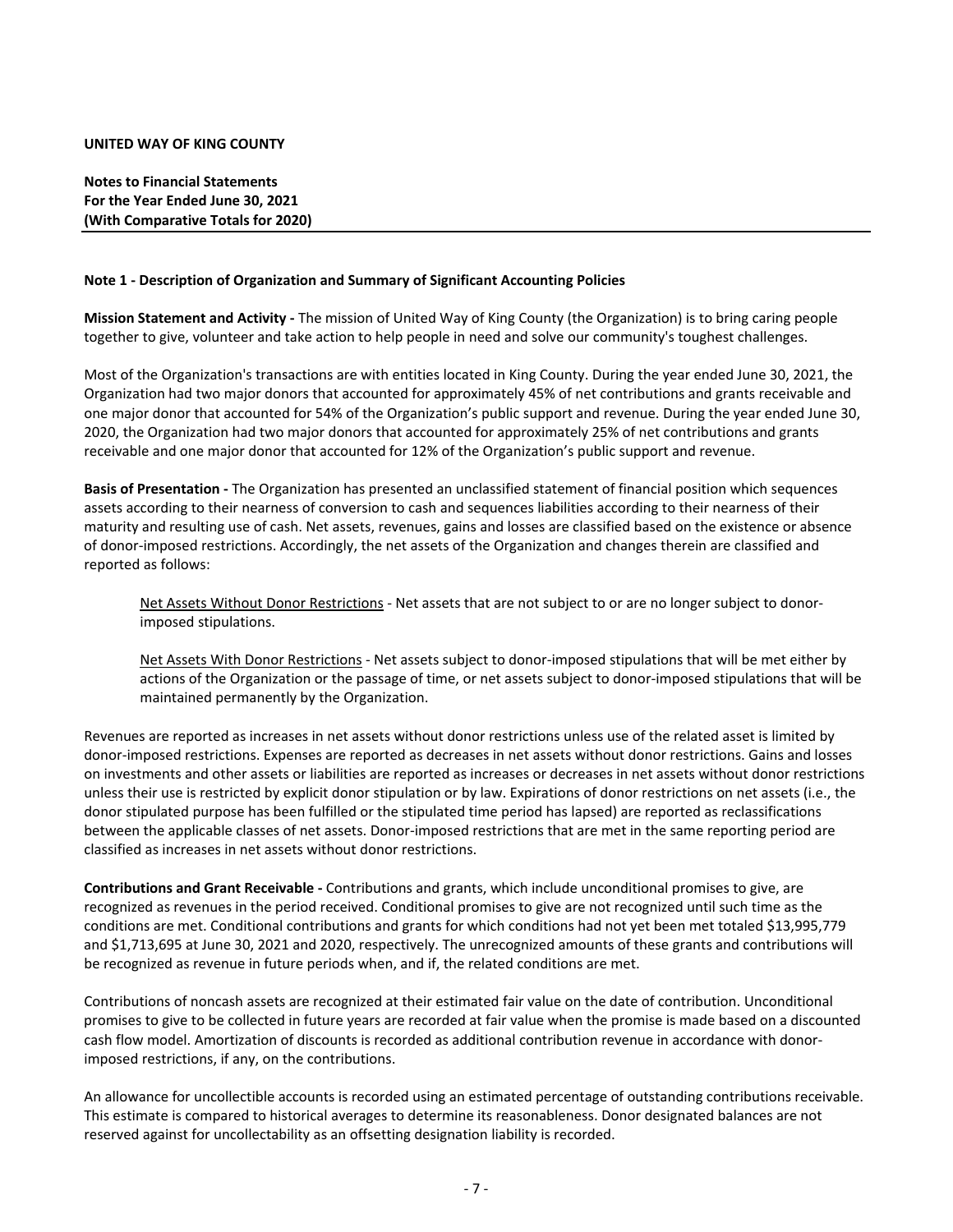**Notes to Financial Statements For the Year Ended June 30, 2021 (With Comparative Totals for 2020)**

#### **Note 1 ‐ Continued**

**Gross Campaign Results ‐** Consistent with industry practice, the Organization presents gross campaign results and donor designations as supplementary information. Gross campaign results consist of funds raised as a result of the Organization's fundraising efforts during the normal course of its campaigns, including donor designated amounts. This includes pledges processed by third‐party processors where the involvement of United Way of King County in workplace campaigns is considered to be significant. Amounts raised that are designated by the donor to nonprofit organizations other than the Organization, are deducted from total campaign results to arrive at net campaign revenue as the Organization does not retain variance power. If a workplace which uses a third‐party processor elects not to report its total campaign results to the Organization or uses an Evergreen giving model where donors can begin, change, or discontinue their donation at any time, its designated amounts raised are not included in the Organization's campaign results.

**Net Funds Awarded and Grants Payable ‐** Funds awarded consist of grant awards to various agencies. Unconditional grants and distributions are recorded in the financial statements when approved and communicated to the grantee. Grants approved that are payable upon the performance of specified conditions by the grantee are not reflected in grants payable in the financial statements until those conditions are satisfied. Conditional grants outstanding at June 30, 2021 total \$13,585,934.

**Cash and Cash Equivalents ‐** The Organization considers all highly liquid assets purchased with an original maturity of three months or less to be cash equivalents, except those held in its investment portfolio. Cash and cash equivalents include money market funds, which are not subject to withdrawal restrictions or penalties and are stated at cost, which approximates fair value. The Organization maintains its cash and cash equivalents in depository institution accounts and money market accounts that at times exceed federally insured limits.

Investments - Investments are comprised of U.S. treasury securities, equity securities and money market funds. Money market funds are recorded at cost plus accrued interest, which approximates fair value. Equity securities are recorded at fair value. The Organization engages in investment activities that are designed to maintain liquidity, maximize returns, and minimize risk within policy guidelines approved by the Organization's Board of Directors. The Organization maintains its investments in accounts that at times exceed federally insured limits.

**Property and Equipment ‐** Property and equipment are carried at cost or, if donated, at the fair value on the date of donation. Purchases of property and equipment greater than \$1,000 are capitalized. Depreciation is recorded using the straight-line method over the following estimated useful lives:

| Buildings                         | 40 years     |
|-----------------------------------|--------------|
| Building improvements             | 5 - 40 vears |
| Furniture, fixtures and equipment | 3 - 10 vears |

**Donor Designations Payable ‐** Funds are distributed to not‐for‐profit agencies in accordance with donor instructions. To be eligible to receive these funds, a not-for-profit organization must have been granted exemption under sections  $501(c)(3)$ and 509(a) of the Internal Revenue Code and must comply with U.S. Patriot Act requirements and not be on the Internal Revenue Service's Revocation List.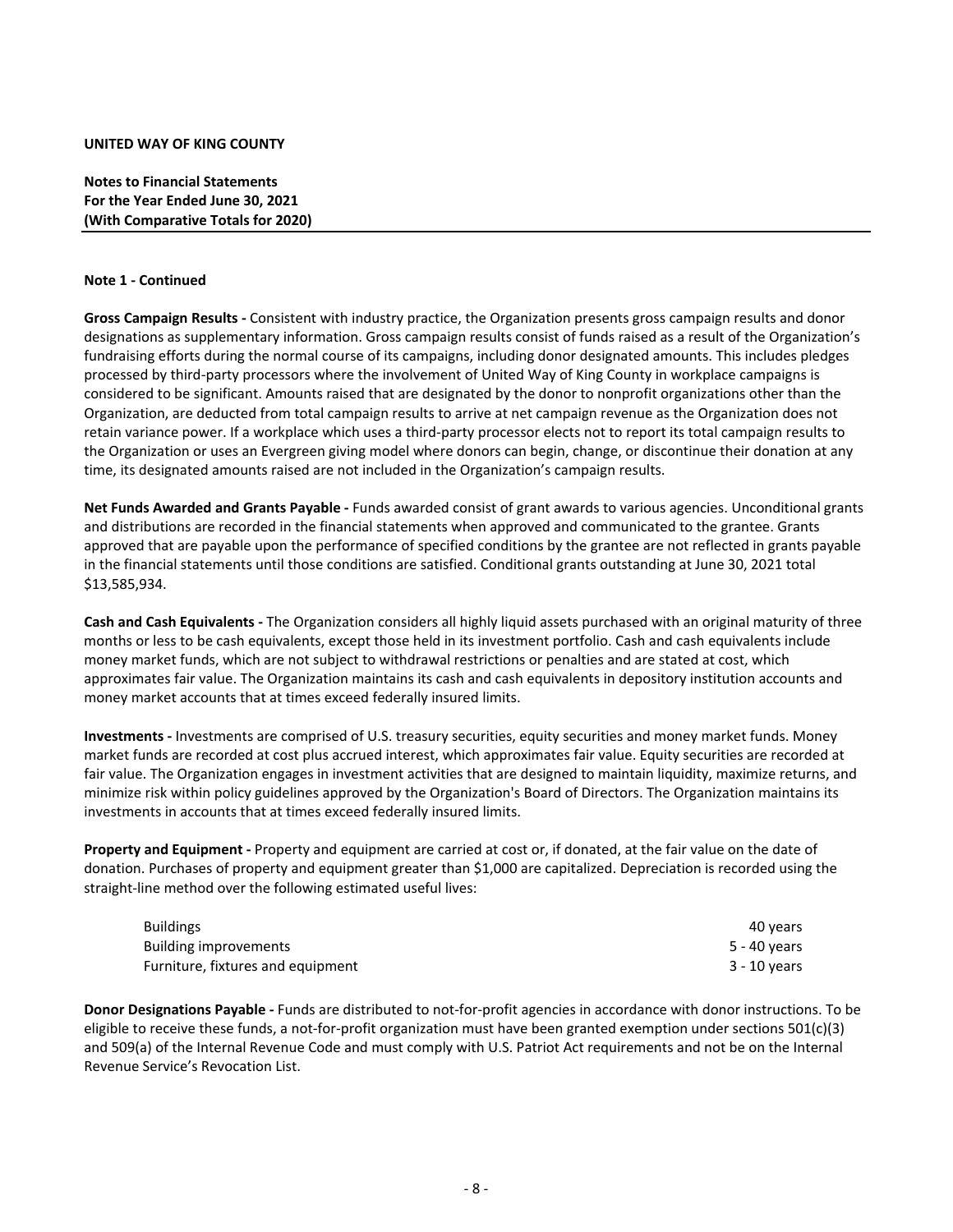**Notes to Financial Statements For the Year Ended June 30, 2021 (With Comparative Totals for 2020)**

#### **Note 1 ‐ Continued**

**In‐Kind Contributions ‐** Donated assets and services are reflected as contributions in the accompanying statement of activities and changes in net assets at their estimated values at the date of receipt. Contributions of services are recognized if the services received create or enhance a nonfinancial asset or the services require specialized skills that are provided by individuals possessing those skills. A substantial number of volunteers donate significant amounts of time in the furtherance of the Organization's objectives. However, in accordance with accounting principles generally accepted in the United States of America (U.S. GAAP), the value of these services is not recognized in these financial statements as they do not meet the specific criteria for recognition.

During the year ended June 30, 2021, the Organization recognized in‐kind contribution revenue totaling \$9,641 of goods and services. During the year ending June 30, 2020, the Organization recognized in-kind contribution revenue totaling \$80,373 of goods and services.

**Functional Allocation of Expenses ‐** Costs that benefit one function of the Organization are directly charged to that function for financial statement reporting purposes. Certain categories of expenses are attributable to more than one program or supporting service of the Organization. Those expenses include insurance, occupancy, and depreciation, which are allocated based on headcount information in each department. Remaining expenses are allocated based on hours worked in each service area.

**Income Taxes ‐** The Internal Revenue Service has determined that the Organization is exempt from federal income tax under Internal Revenue Code Section 501(c)(3) and is not considered to be a private foundation; accordingly, no provision has been made for federal income tax in the accompanying financial statements.

**Use of Estimates ‐** Preparation of financial statements in conformity with U.S. GAAP requires management to make estimates and assumptions that affect the reported amounts of assets and liabilities and disclosure of contingent assets and liabilities at the date of the financial statements and the reported amounts of revenues and expenses during the reporting period. Actual results could differ from those estimates.

**Comparative Totals ‐** The financial statements include certain prior‐year summarized comparative information in total but not by net asset class. Such information does not include sufficient detail to constitute a presentation in conformity with U.S. GAAP. Accordingly, such information should be read in conjunction with the Organization's financial statements for the year ended June 30, 2020, from which the summarized information was derived.

**Adoption of New Accounting Standard ‐** For the year ended June 30, 2021, the Organization adopted the Financial Accounting Standards Board's Accounting Standards Update (ASU) No. 2018‐08 ‐ *Not‐for‐Profit Entities (Topic 958): Clarifying the Scope and the Accounting Guidance for Contributions Received and Contributions Made*, with respect to contributions made. This update was issued to clarify and improve the scope and accounting guidance for contributions received and contributions made. The update assists entities in (1) evaluating whether transactions should be accounted for as contributions (nonreciprocal transactions) or as exchange (reciprocal) transactions and (2) determining whether a contribution is conditional. The Organization has elected to adopt the changes from this ASU for contributions made prospectively beginning in fiscal year 2021 and accordingly, no changes have been made to net asset balances reported in the fiscal year 2020 financial statements. No changes were made to the amounts reported in the financial statements as a result of the new ASU.

**Subsequent Events ‐** The Organization has evaluated subsequent events through January 25, 2022, the date on which the financial statements were available to be issued.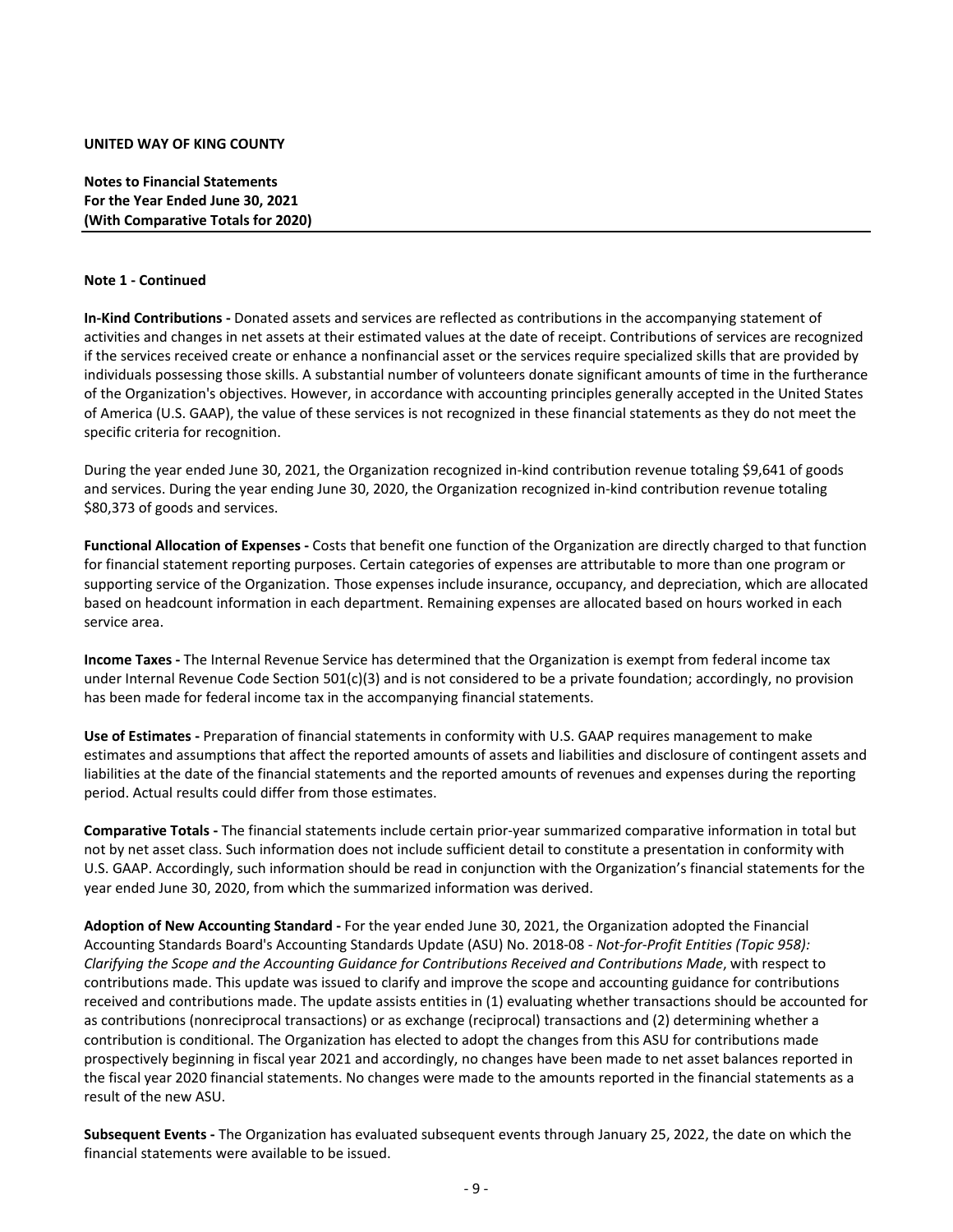**Notes to Financial Statements For the Year Ended June 30, 2021 (With Comparative Totals for 2020)**

#### **Note 2 ‐ Contributions and Grants Receivable**

Contributions and grants receivable as of June 30 are expected to be received as follows:

|                                                                   | 2021                          | 2020                          |
|-------------------------------------------------------------------|-------------------------------|-------------------------------|
| Within one year<br>Between one and five years                     | 23,864,337<br>Ś<br>11,294,167 | 17,956,318<br>S<br>18,369,712 |
| Less-                                                             | 35,158,504                    | 36,326,030                    |
| Discount to present value<br>Allowance for uncollectible accounts | (272, 530)<br>(800, 497)      | (496,095)<br>(1,340,108)      |
| <b>Total Contributions and Grants Receivable, Net</b>             | 34,085,477                    | 34,489,827                    |

As of June 30, 2021, contributions and grants to be received between one and five years are discounted using a rate of 0.07% to 2.73% through the expected term of the contributions and grants receivable.

#### **Note 3 ‐ Property and Equipment**

The components of property and equipment as of June 30 are as follows:

|                                                  | 2021            | 2020            |
|--------------------------------------------------|-----------------|-----------------|
| Land                                             | \$<br>2,352,000 | \$<br>2,352,000 |
| Office building and improvements                 | 7,577,419       | 7,577,419       |
| Furniture, fixtures and equipment                | 9,146,632       | 9,132,818       |
| Property and equipment not yet placed in service | 281,070         | 263,503         |
|                                                  |                 |                 |
|                                                  | 19,357,121      | 19,325,740      |
| Less accumulated depreciation                    | (12, 225, 802)  | (11, 723, 971)  |
| <b>Total Property and Equipment, Net</b>         | 7,131,319       | 7,601,769       |

### **Note 4 ‐ Beneficial Interest in Trusts and Assets Held by Others**

The Organization's beneficial interests in trusts and assets held by others included the following at June 30:

|                                                                                                                                                                                                   | 2021                                | 2020                              |
|---------------------------------------------------------------------------------------------------------------------------------------------------------------------------------------------------|-------------------------------------|-----------------------------------|
| Beneficial interest in assets held by The Seattle Foundation<br>Beneficial interest in perpetual trust - Egtvedt Trust (19.16%)<br>Beneficial interest in perpetual trust - Egtvedt Trust (1.50%) | 8,370,558<br>6,288,524<br>1,122,203 | 6,640,892<br>4,932,517<br>882,637 |
|                                                                                                                                                                                                   | 15,781,285                          | 12,456,046                        |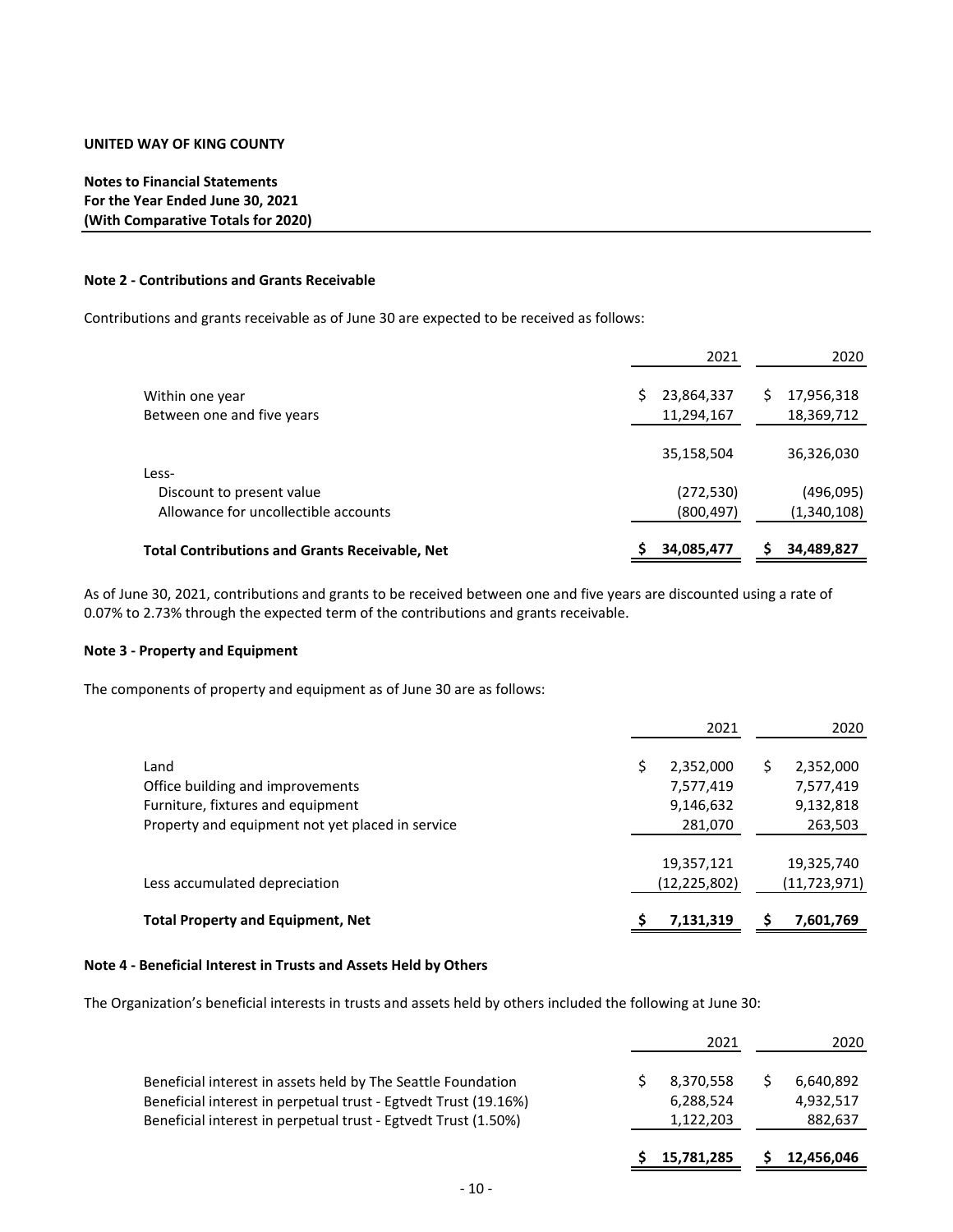**Notes to Financial Statements For the Year Ended June 30, 2021 (With Comparative Totals for 2020)**

#### **Note 4 ‐ Continued**

**Beneficial Interest in Assets Held by The Seattle Foundation ‐** Two endowment funds are held by The Seattle Foundation for the benefit of the Organization: the United Way of King County Endowment Fund (UWKC Endowment Fund) and the United Way of King County Administrative Endowment (Administrative Endowment). The Seattle Foundation retains variance power with respect to both endowments. Gifts directly to the endowment funds at The Seattle Foundation by donors or gifts directed by donors to be transferred to endowments at The Seattle Foundation are not recorded as assets of the Organization in accordance with U.S. GAAP, as The Seattle Foundation retains variance power. Transfers from the Organization to the endowment funds held by The Seattle Foundation for its benefit with no donor obligation to do so, in accordance with U.S. GAAP, are recorded as assets (beneficial interest in assets held by others) and net assets designated for endowments on the books of the Organization even though The Seattle Foundation retains variance power, as the Organization named itself as a beneficiary.

UWKC Endowment Fund ‐ In 1982, the Organization established the UWKC Endowment Fund with The Seattle Foundation for the benefit of the Organization. Gifts from donors wishing to establish endowments in support of the Organization's mission are directed to The Seattle Foundation. The Organization typically receives annual distributions from The Seattle Foundation from the earnings of the endowment. The ending fair value of the UWKC Endowment Fund as of June 30, 2021 and 2020 was \$2,970,614 and \$2,276,981, respectively. The Organization has recorded a beneficial interest of \$213,494 and \$168,478 in the UWKC Endowment Fund as of June 30, 2021 and 2020, respectively, which represents funds transferred by the Organization to the UWKC Endowment Fund, with no donor obligation to do so.

Administrative Endowment ‐ In 2000, the Bill & Melinda Gates Foundation gave a special gift of approximately \$30 million to create the Administrative Endowment at The Seattle Foundation for the benefit of the Organization. The purpose of the Administrative Endowment is to assist the Organization with operational expenses. Additionally, in 2000, the Bill & Melinda Gates Foundation announced a matching grant program (The Gates Challenge) for the Administrative Endowment that provided up to \$55 million in matching gifts through June 30, 2010. The last payment on the match was received in November 2009. Distributions from the Administrative Endowment are recorded as income to the Organization when received.

The following summarizes the financial activities of the Administrative Endowment at the Seattle Foundation as of and for the year ended June 30:

|                              | 2021          | 2020          |
|------------------------------|---------------|---------------|
| Beginning fair value         | \$163,309,243 | \$168,228,346 |
| Contributions                |               | 18            |
| Investment return            | 49,528,014    | 2,195,195     |
| Distribution to Organization | (7,024,713)   | (6,720,010)   |
| Fees and expenses            | (411, 644)    | (394,306)     |
| <b>Ending Fair Value</b>     | 205,400,900   | 163,309,243   |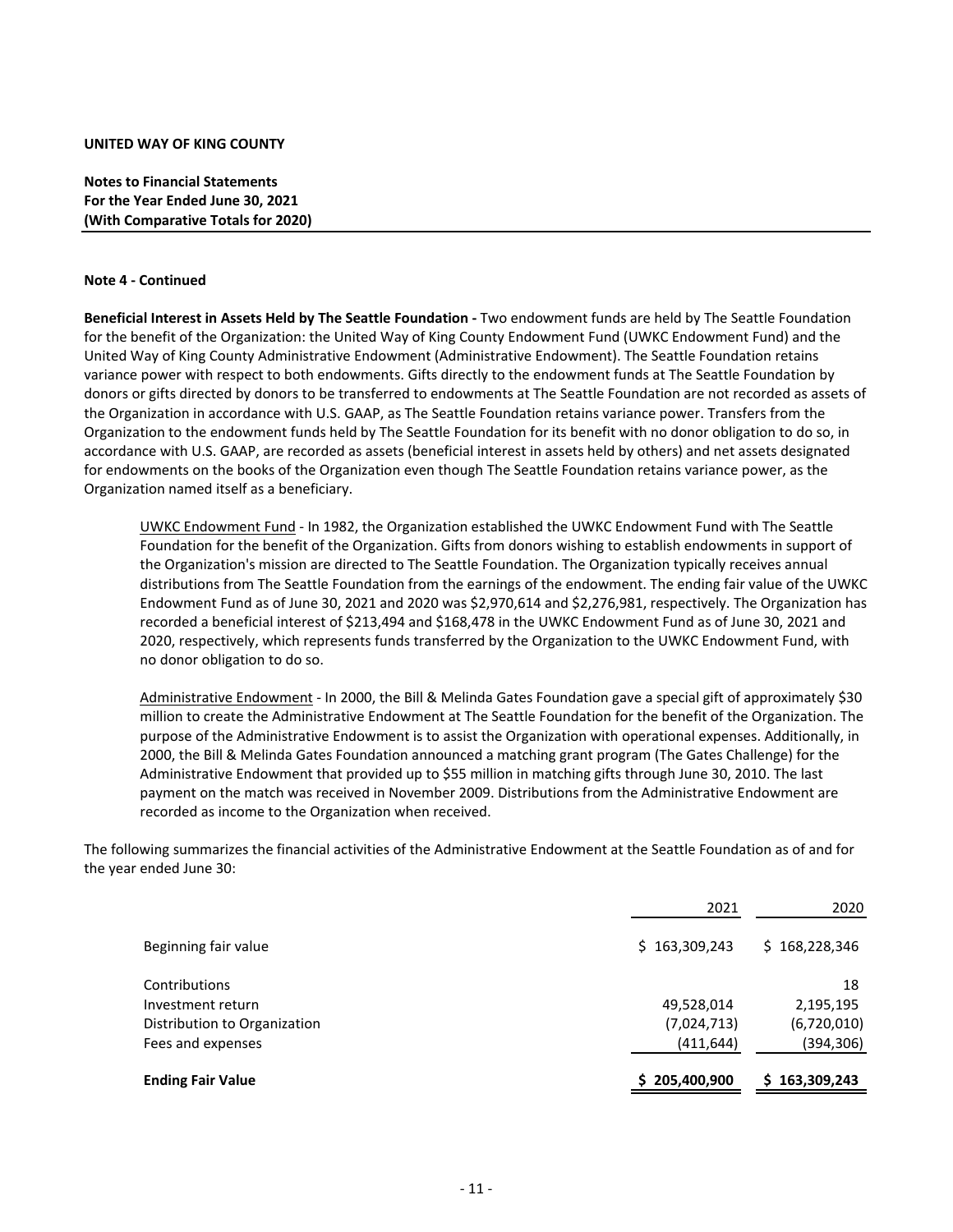**Notes to Financial Statements For the Year Ended June 30, 2021 (With Comparative Totals for 2020)**

#### **Note 4 ‐ Continued**

The Organization has recorded a beneficial interest of \$8,157,064 and \$6,472,414 in the Administrative Endowment as of June 30, 2021 and 2020, which represents funds transferred by the Organization to the Administrative Endowment, with no donor obligation to do so. Also, included in the Administrative Endowment fund fair values above is a portion of the Organization's beneficial interest in the Egtvedt Trust (19.16%), which the Organization designated to the Administrative Endowment and totals \$1,932,548 and \$1,610,737, as of June 30, 2021 and 2020, respectively.

Egtvedt Trusts - The Organization is also the beneficiary of charitable perpetual trusts (collectively, the Egtvedt Trusts) established by Clairmont L. and Evelyn S. Egtvedt in 1965 and 1977. The Organization has estimated interest of 1.50% and 19.16% in each trust, the fair value of the Organization's beneficial interest in both trusts combined is \$7,410,727 and \$5,815,154 as of June 30, 2021 and 2020, respectively. The assets of the Egtvedt Trusts are managed by Wells Fargo Bank. The Organization typically receives annual distributions from Wells Fargo Bank from the earnings of the Trusts. In accordance with U.S. GAAP, the Organization has recognized the Trusts as an asset on the Organization's statement of financial position. Net realized and unrealized gains and losses related to the Trusts are reported as changes in net assets with donor restrictions.

#### **Note 5 ‐ Investments**

Investments are comprised of the following for the years ended June 30:

| Equity securities<br>U.S. treasury securities | 6,378,646  | 6,378,646<br>1,459,899 |
|-----------------------------------------------|------------|------------------------|
|                                               |            |                        |
| <b>Total Investments</b>                      | 16,891,577 | 17,367,733             |

Investment income is included in other income on the statement of activities and changes in net assets, and was as follows for the years ended June 30:

|                                                         | 2021             | 2020              |
|---------------------------------------------------------|------------------|-------------------|
| Dividends and interest<br>Realized and unrealized gains | 53,223<br>16,151 | 161,665<br>94,357 |
| <b>Total Investment Return</b>                          | 69,374           | 256,022           |

#### **Note 6 ‐ Fair Value Measurement**

The Organization applies the U.S. GAAP authoritative guidance for *Fair Value Measurements and Disclosures,* which defines fair value, establishes a framework for measuring fair value and requires certain disclosures about fair value measurements.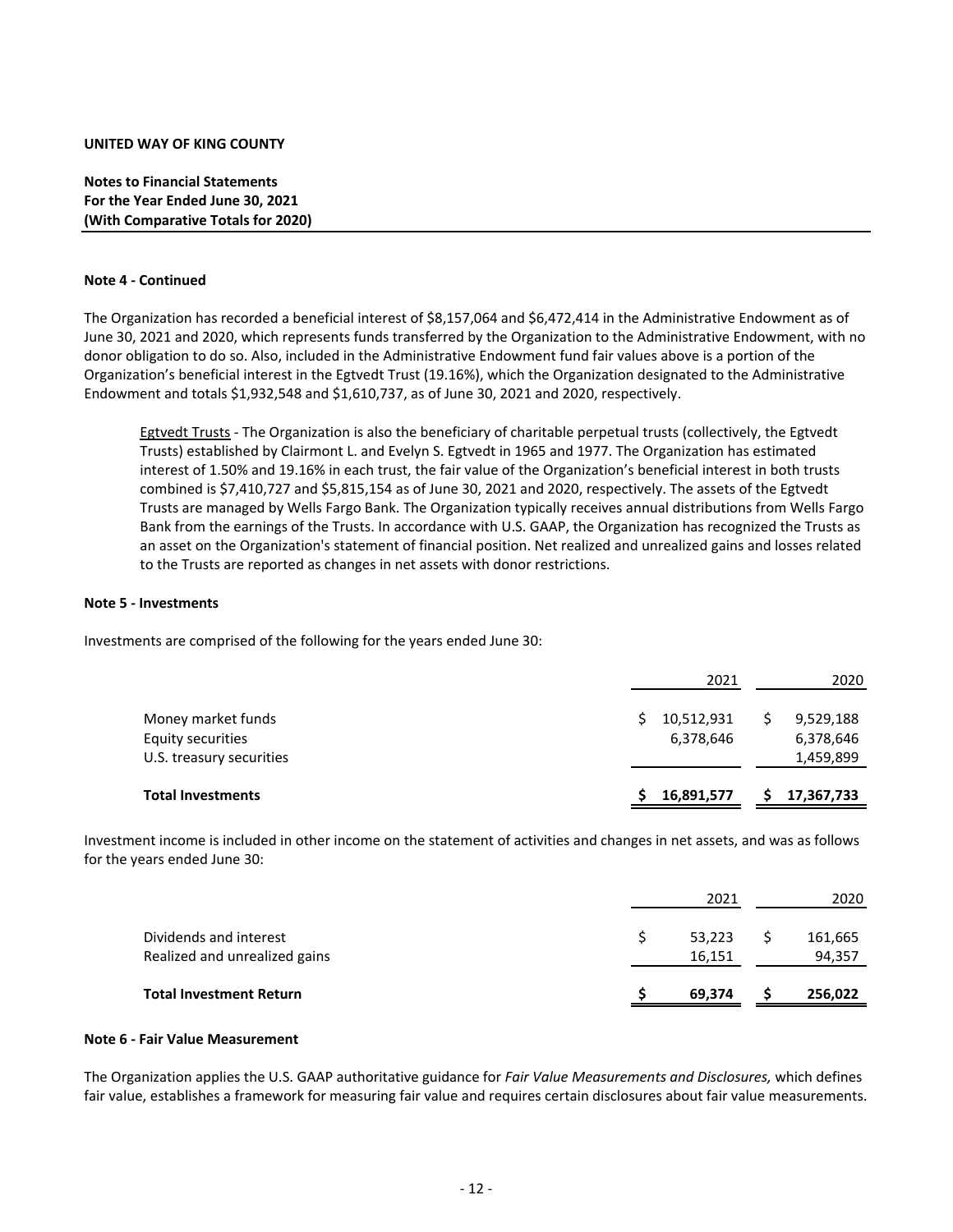**Notes to Financial Statements For the Year Ended June 30, 2021 (With Comparative Totals for 2020)**

#### **Note 6 ‐ Continued**

The standard describes three levels of inputs that may be used to measure fair value:

Level 1 - Quoted prices in active markets for identical assets or liabilities;

Level 2 ‐ Observable inputs other than Level 1 prices, such as quoted prices for similar assets or liabilities, quoted prices in inactive markets, or other inputs that are observable or can be corroborated by observable market data for substantially the full term of the assets or liabilities; or

Level 3 - Unobservable inputs based on using management's assumptions about the assumptions market participants would utilize in pricing the asset or liability that are significant to the fair value of the assets or liabilities.

Following is a description of the valuation methodologies used for assets measured at fair value. There have been no changes in the methodologies used:

Money Market Funds ‐ Funds are valued at cost plus accrued interest, which approximates fair value.

Equity Securities ‐ Valued at quoted market prices of identical assets in active markets.

Beneficial Interests in Trusts ‐ The Organization is a beneficiary of a percentage interest in two perpetual charitable trusts held by third parties. The Organization's interest in each trust is recorded at the fair value of the Organization's ownership in the respective trust. These assets are valued using the net asset value (Note 4).

Beneficial Interest in Assets Held by Others ‐ The beneficial interest in assets held at The Seattle Foundation has been valued, as a practical expedient, at the fair value of the Organization's share of assets held by The Seattle Foundation. This asset is valued using the net asset value (Note 4).

U.S. Treasury Securities ‐ Valued using bid evaluations from similar instruments in active markets.

The underlying investment securities are exposed to various risks, such as interest rate, market, and credit risks. Due to the level of risk associated with certain investment securities and investment contracts, and the level of uncertainty related to changes in the value of the investment securities, it is at least reasonably possible that changes in risks in the near term could materially affect account balances and the amounts reported in the statement of financial position and the statement of activities and changes in net assets.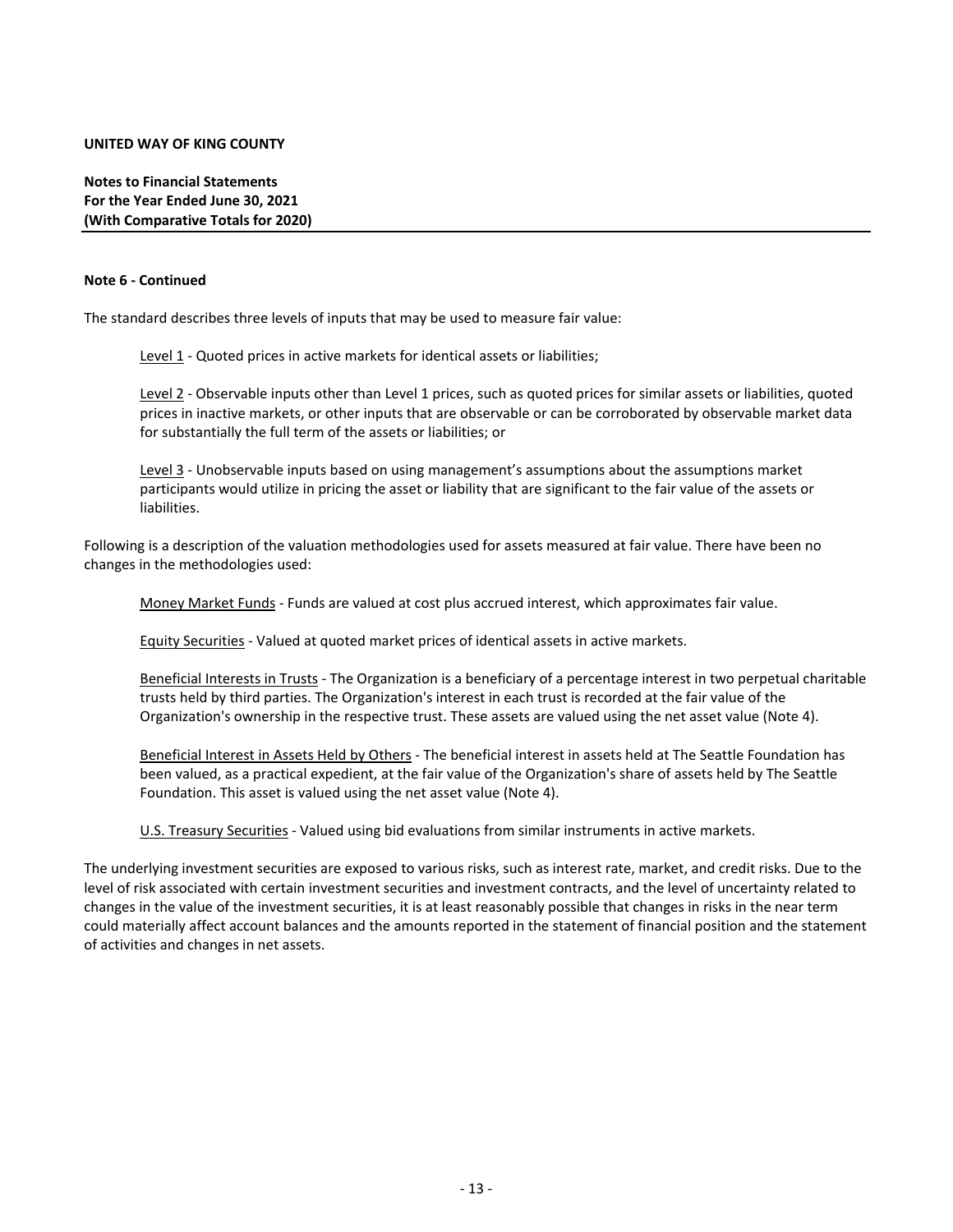# **Notes to Financial Statements For the Year Ended June 30, 2021 (With Comparative Totals for 2020)**

#### **Note 6 ‐ Continued**

The following tables present the assets that are measured at fair value on a recurring basis as of June 30 and are categorized using the three levels of the fair value hierarchy:

|                                                               | Fair Value Measurements as of June 30, 2021 |         |  |                  |                  |  |  |
|---------------------------------------------------------------|---------------------------------------------|---------|--|------------------|------------------|--|--|
|                                                               | Level 1                                     | Level 2 |  | Level 3          | Total            |  |  |
| Investments-                                                  |                                             |         |  |                  |                  |  |  |
| Money market funds                                            | 10,512,931<br>S.                            | \$      |  | \$               | 10,512,931<br>S. |  |  |
| Equity securities                                             | 6,378,646                                   |         |  |                  | 6,378,646        |  |  |
| Total investments                                             | 16,891,577                                  |         |  |                  | 16,891,577       |  |  |
| <b>Beneficial interests-</b><br>Beneficial interest in assets |                                             |         |  |                  |                  |  |  |
| held by others                                                |                                             |         |  | 8,370,558        | 8,370,558        |  |  |
| Beneficial interest in trusts                                 |                                             |         |  | 7,410,727        | 7,410,727        |  |  |
| Total beneficial interest in trusts                           |                                             |         |  |                  |                  |  |  |
| and assets held by others                                     |                                             |         |  | 15,781,285       | 15,781,285       |  |  |
| <b>Total Assets at Fair Value</b>                             | 16,891,577                                  | \$      |  | 15,781,285<br>S. | 32,672,862<br>S. |  |  |

|                                                                  | Fair Value Measurements as of June 30, 2020 |                 |                  |                 |  |  |
|------------------------------------------------------------------|---------------------------------------------|-----------------|------------------|-----------------|--|--|
|                                                                  | Level 1                                     | Level 2         | Level 3          | Total           |  |  |
| Investments-                                                     |                                             |                 |                  |                 |  |  |
| Money market funds                                               | \$<br>9,529,188                             | \$              | \$               | Ś.<br>9,529,188 |  |  |
| U.S. treasury securities                                         |                                             | 1,459,899       |                  | 1,459,899       |  |  |
| Equity securities                                                | 6,378,646                                   |                 |                  | 6,378,646       |  |  |
| <b>Total investments</b>                                         | 15,907,834                                  | 1,459,899       |                  | 17,367,733      |  |  |
| <b>Beneficial interests-</b><br>Beneficial interest in assets    |                                             |                 |                  |                 |  |  |
| held by others                                                   |                                             |                 | 6,640,892        | 6,640,892       |  |  |
| Beneficial interest in trusts                                    |                                             |                 | 5,815,154        | 5,815,154       |  |  |
| Total beneficial interest in trusts<br>and assets held by others |                                             |                 | 12,456,046       | 12,456,046      |  |  |
| <b>Total Assets at Fair Value</b>                                | 15,907,834<br>S                             | 1,459,899<br>S. | 12,456,046<br>S. | 29,823,779<br>S |  |  |
|                                                                  |                                             |                 |                  |                 |  |  |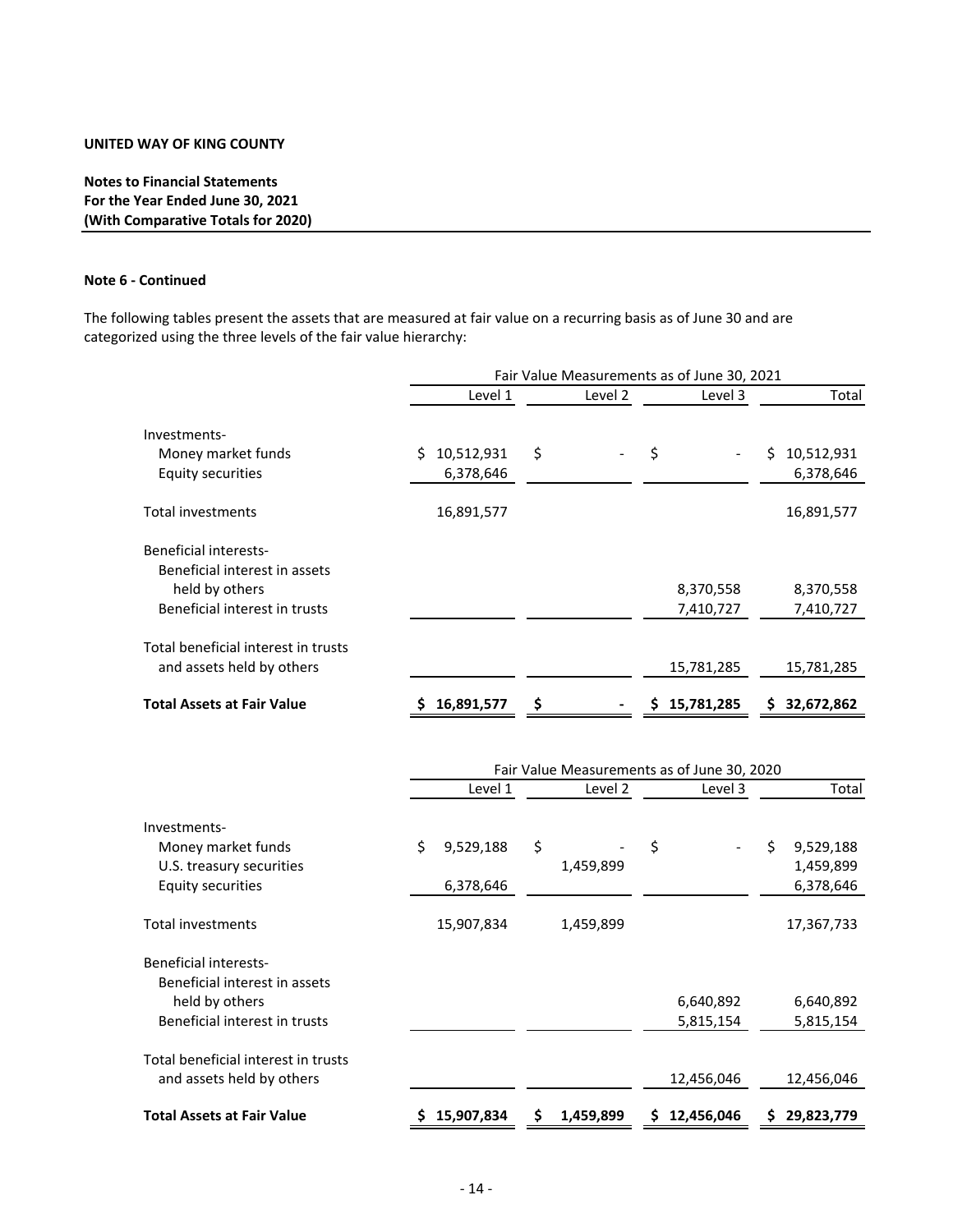**Notes to Financial Statements For the Year Ended June 30, 2021 (With Comparative Totals for 2020)**

#### **Note 6 ‐ Continued**

The Organization does not have the ability to redeem its beneficial interests in trusts and assets held by others in the near term; these assets have been valued using Level 3 inputs in accordance with authoritative guidance. The following is a reconciliation of the beginning and ending balances of recurring fair value measurements recognized in the accompanying statement of financial position using significant unobservable (Level 3) inputs for the years ended June 30, 2021 and 2020:

|                                         |                 | Beneficial         |
|-----------------------------------------|-----------------|--------------------|
|                                         | Beneficial      | Interest in        |
|                                         | Interest        | <b>Assets Held</b> |
|                                         | in Trusts       | by Others          |
|                                         |                 |                    |
| Balance, June 30, 2020                  | \$<br>5,815,154 | \$<br>6,640,892    |
| Total net realized and unrealized gains | 1,838,781       | 2,016,456          |
| Distributions                           | (219, 913)      | (278, 019)         |
| Fees                                    | (23, 295)       | (8, 771)           |
|                                         |                 |                    |
| <b>Balance, June 30, 2021</b>           | 7,410,727       | \$<br>8,370,558    |
|                                         |                 |                    |
|                                         |                 | Beneficial         |
|                                         | Beneficial      | Interest in        |
|                                         | Interest        | <b>Assets Held</b> |
|                                         | in Trusts       | by Others          |
|                                         |                 |                    |
| Balance, June 30, 2019                  | \$<br>5,486,463 | \$<br>6,834,255    |
| Total net realized and unrealized gains | 557,887         | 80,415             |
| <b>Distributions</b>                    | (207, 510)      | (265, 689)         |
| Fees                                    | (21, 686)       | (8,089)            |
|                                         |                 |                    |

# **Note 7 ‐ Line of Credit**

The Organization has an unsecured revolving line of credit with a borrowing limit of \$2,000,000. Interest is payable monthly at LIBOR plus 1.50%, which equated to 1.51% at June 30, 2021, with the principal due at April 1, 2022, the maturity date on the line of credit. There was no outstanding balance as of June 30, 2021 and 2020.

**Balance, June 30, 2020 5,815,154 \$ \$ 6,640,892**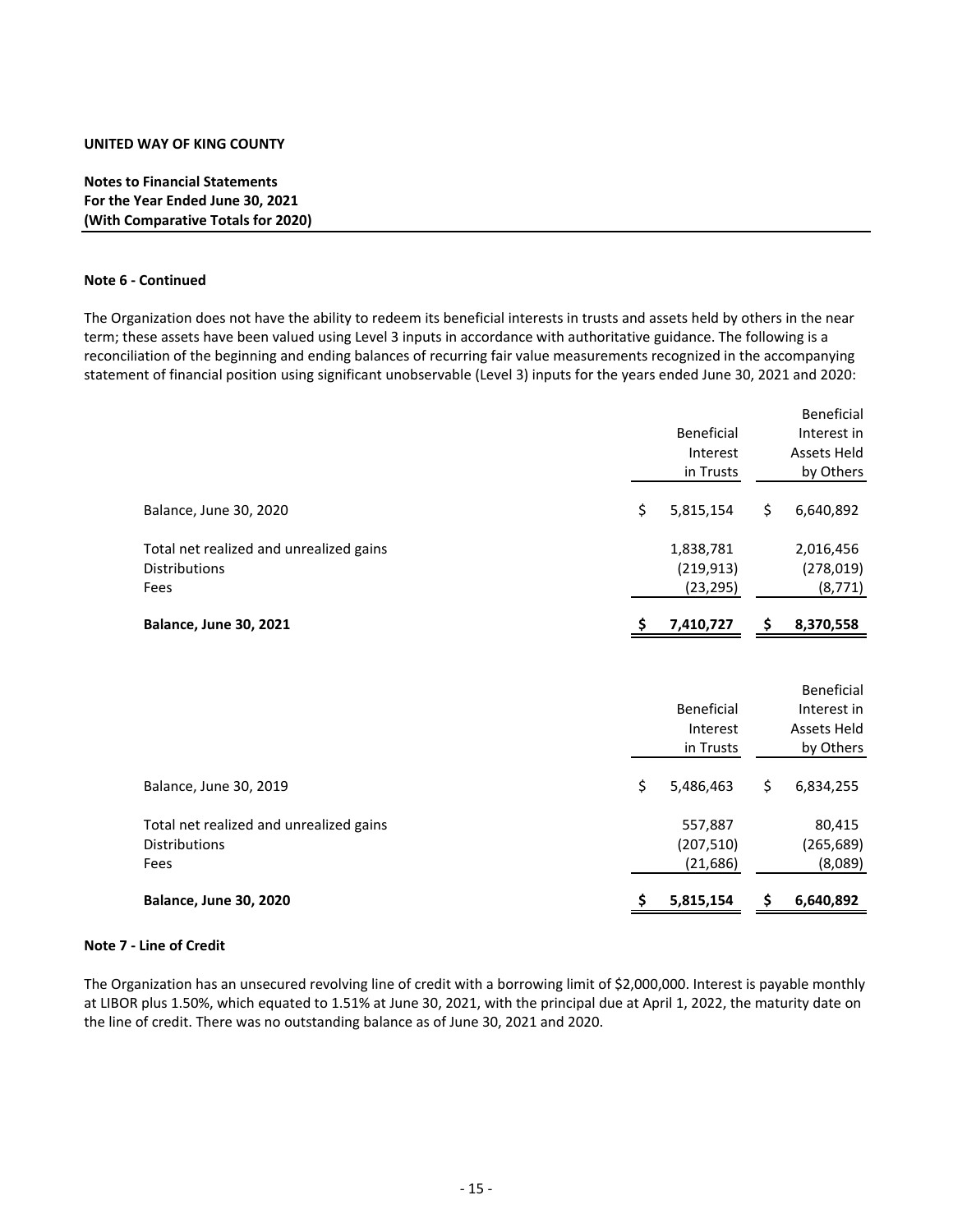**Notes to Financial Statements For the Year Ended June 30, 2021 (With Comparative Totals for 2020)**

#### **Note 8 ‐ Paycheck Protection Program Loan**

In response to the COVID‐19 pandemic, the U.S. Congress passed the Coronavirus Aid, Relief, and Economic Securities Act (CARES Act). Included in the CARES Act was the Paycheck Protection Program (PPP) to provide loans to qualifying small businesses and not‐for‐profit organizations to cover certain eligible expenses. On April 14, 2020, the Organization obtained a loan under the PPP with a principal balance of \$1,826,037 and an annual interest rate of 1%. All or a portion of the PPP loan may be forgiven if certain terms and conditions of the program are met. The Organization's accounting policy for recognition of revenue from forgiveness of the PPP loan is to recognize the gain from forgiveness when the loan is forgiven by the lender. The Organization received forgiveness for the entirety of the outstanding loan balance on May 12, 2021 and recognized PPP loan forgiveness revenue of \$1,826,037 at that time.

#### **Note 9 ‐ Net Assets With Donor Restrictions**

Net assets with donor restrictions are restricted for the following purposes at June 30:

|                                                                           | 2021             | 2020             |
|---------------------------------------------------------------------------|------------------|------------------|
| Subject to the Passage of Time or Expenditure for Specified Purpose:      |                  |                  |
| Contributions and grants receivable (time restriction)                    | Ś.<br>13,009,618 | S.<br>18,184,393 |
| Program restrictions-                                                     |                  |                  |
| Financial stability                                                       | 5,095,070        | 4,353,613        |
| <b>Ending homelessness</b>                                                | 4,923,448        | 5,401,353        |
| COVID-19 Relief Fund                                                      | 901,873          | 7,727,317        |
|                                                                           |                  |                  |
| Total program restrictions                                                | 10,920,391       | 17,482,283       |
| Total Subject to the Passage of Time or Expenditure for Specified Purpose | 23,930,009       | 35,666,676       |
| <b>Beneficial Interests:</b>                                              |                  |                  |
| Beneficial interest in perpetual trusts                                   | 7,410,727        | 5,815,154        |
| <b>Total Beneficial Interests</b>                                         | 7,410,727        | 5,815,154        |
| <b>Total Net Assets With Donor Restrictions</b>                           | 31,340,736       | 41,481,830<br>s  |

Donor restricted net assets were released during the year ended June 30, 2021, by the passage of time and meeting of program restrictions.

#### **Note 10 ‐ Endowment Funds**

At June 30, 2021 and 2020, the Organization's endowment fund net assets consisted of beneficial interests in two trusts (the Trusts) administered by an unrelated third party. Distributions of income can be used for programs and operations in accordance with the Trust agreements.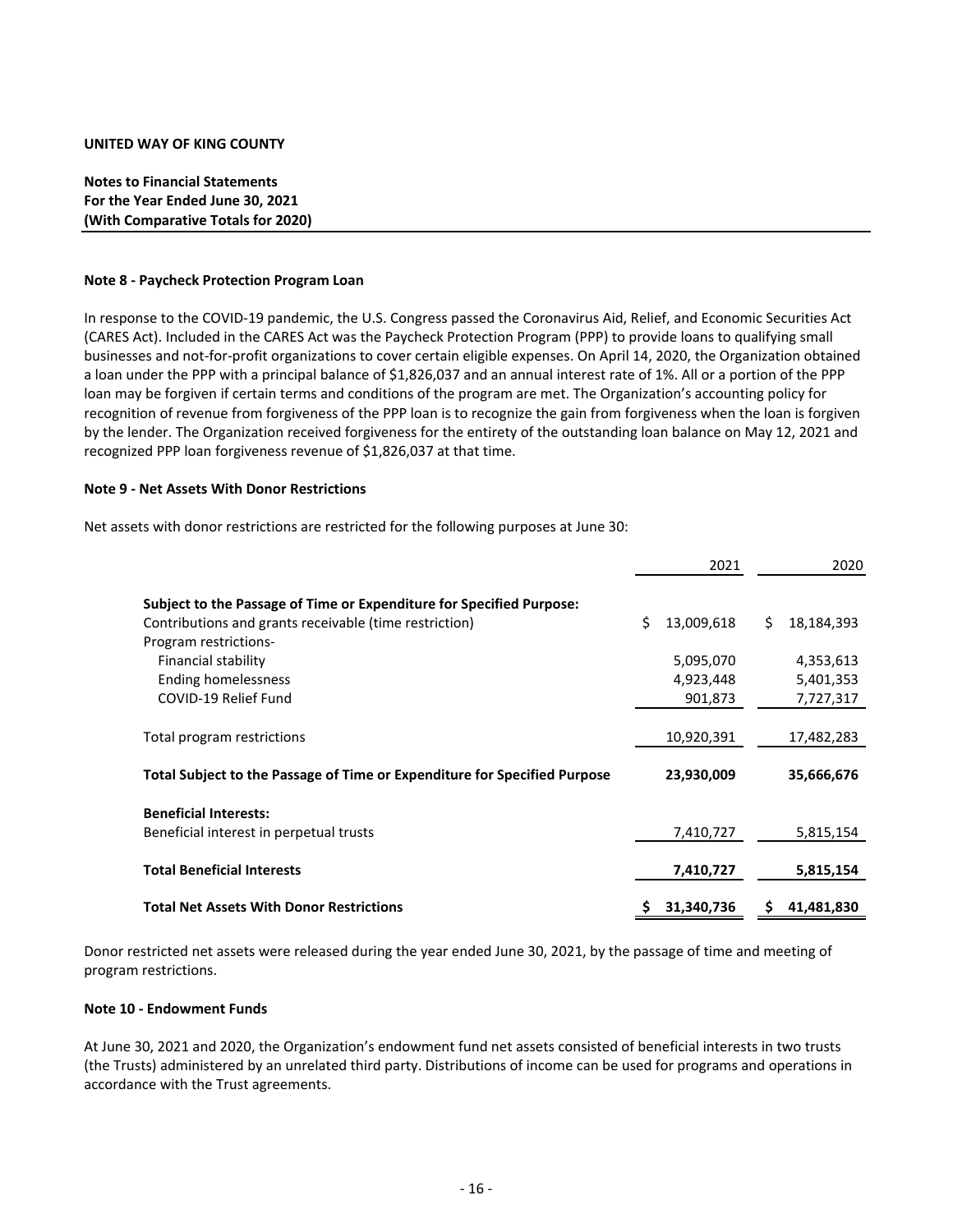# **Notes to Financial Statements For the Year Ended June 30, 2021 (With Comparative Totals for 2020)**

#### **Note 11 ‐ Other Income**

Other income is comprised of the following for the year ended June 30, 2021:

|                                        | <b>Without Donor</b><br>Restrictions |    | With Donor<br><b>Restrictions</b> |   | Total   |
|----------------------------------------|--------------------------------------|----|-----------------------------------|---|---------|
| Fees for designation processing        | 150,981                              | \$ | $\overline{\phantom{a}}$          | S | 150,981 |
| Investment return                      | 69,374                               |    |                                   |   | 69,374  |
| Event revenue                          | 72,425                               |    |                                   |   | 72,425  |
| Receipts from other                    |                                      |    |                                   |   |         |
| fundraising organizations              | 171,913                              |    |                                   |   | 171,913 |
| <b>Total Other Income and Expenses</b> | 464,693                              | S  | ٠                                 | S | 464,693 |

Other income is comprised of the following for the year ended June 30, 2020:

|                                        | <b>Without Donor</b><br><b>Restrictions</b> | With Donor<br>Restrictions |   | Total   |
|----------------------------------------|---------------------------------------------|----------------------------|---|---------|
| Fees for designation processing        | \$<br>197,458                               | \$                         | S | 197,458 |
| Investment return                      | 256,022                                     |                            |   | 256,022 |
| Event revenue                          | 45,341                                      |                            |   | 45,341  |
| Receipts from other                    |                                             |                            |   |         |
| fundraising organizations              | 87,058                                      |                            |   | 87,058  |
| Miscellaneous income                   | 6,150                                       |                            |   | 6,150   |
| <b>Total Other Income and Expenses</b> | 592,029                                     |                            |   | 592,029 |

#### **Note 12 ‐ Related Party Transactions**

The Organization paid dues to the national and regional organizations, United Way Worldwide and United Ways of the Pacific Northwest, respectively, of \$705,142 and \$555,000 for the years ended June 30, 2021 and 2020, respectively.

The Organization also received campaign contributions from members of its board of directors of \$3,504,574 and \$5,908,482 for the years ended June 30, 2021 and 2020, respectively. Outstanding annual campaign contributions receivable due from these board members were \$71,840 and \$2,606,318 as of June 30, 2021 and 2020, respectively, some of which includes multi‐year gifts.